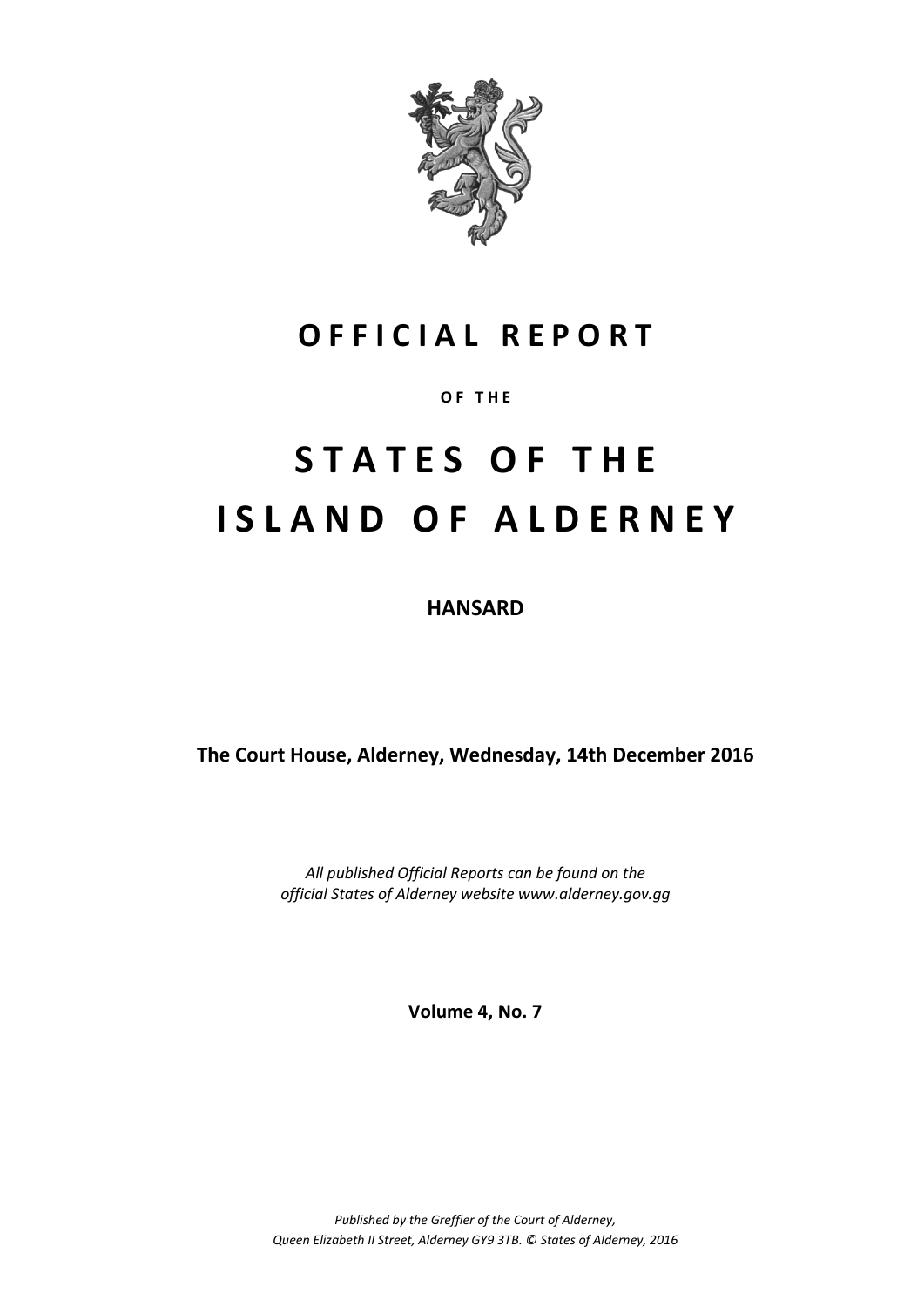#### **Present:**

#### **Mr Stuart Trought, President**

#### **Members**

Mr Matthew Birmingham Mr Neil Harvey Mr Louis Jean Mr Robert McDowall Mr Graham McKinley Mrs Norma Paris Mr Steve Roberts Mr Christopher Rowley Mr Francis Simonet Mr Ian Tugby

#### **The Greffier of the Court**

Mr Jonathan Anderson

#### **Business transacted**

| I. President of the States of Alderney - Administration of Oath of Office  205             |
|--------------------------------------------------------------------------------------------|
| Convenor's Report of the People's Meeting held on 7th December 2016 205                    |
| II. Rules of Procedure - Register of Members' Interests - Debate commenced  206            |
| Welcome to HE Lieutenant Governor, Vice Admiral Sir Ian Corder KBE, CB and Lady Corder 207 |
| Rules of Procedure - Register of Members' Interests - Debate concluded; amendment          |
| III. Building and Development Control (Alderney) (Amendment No. 2 and Fees)                |
| IV. Registration of Buildings and Conservation Areas under the Building and                |
|                                                                                            |
|                                                                                            |
| (ii) Annual Report of the Building and Development Control Committee  227                  |
|                                                                                            |
|                                                                                            |
|                                                                                            |
|                                                                                            |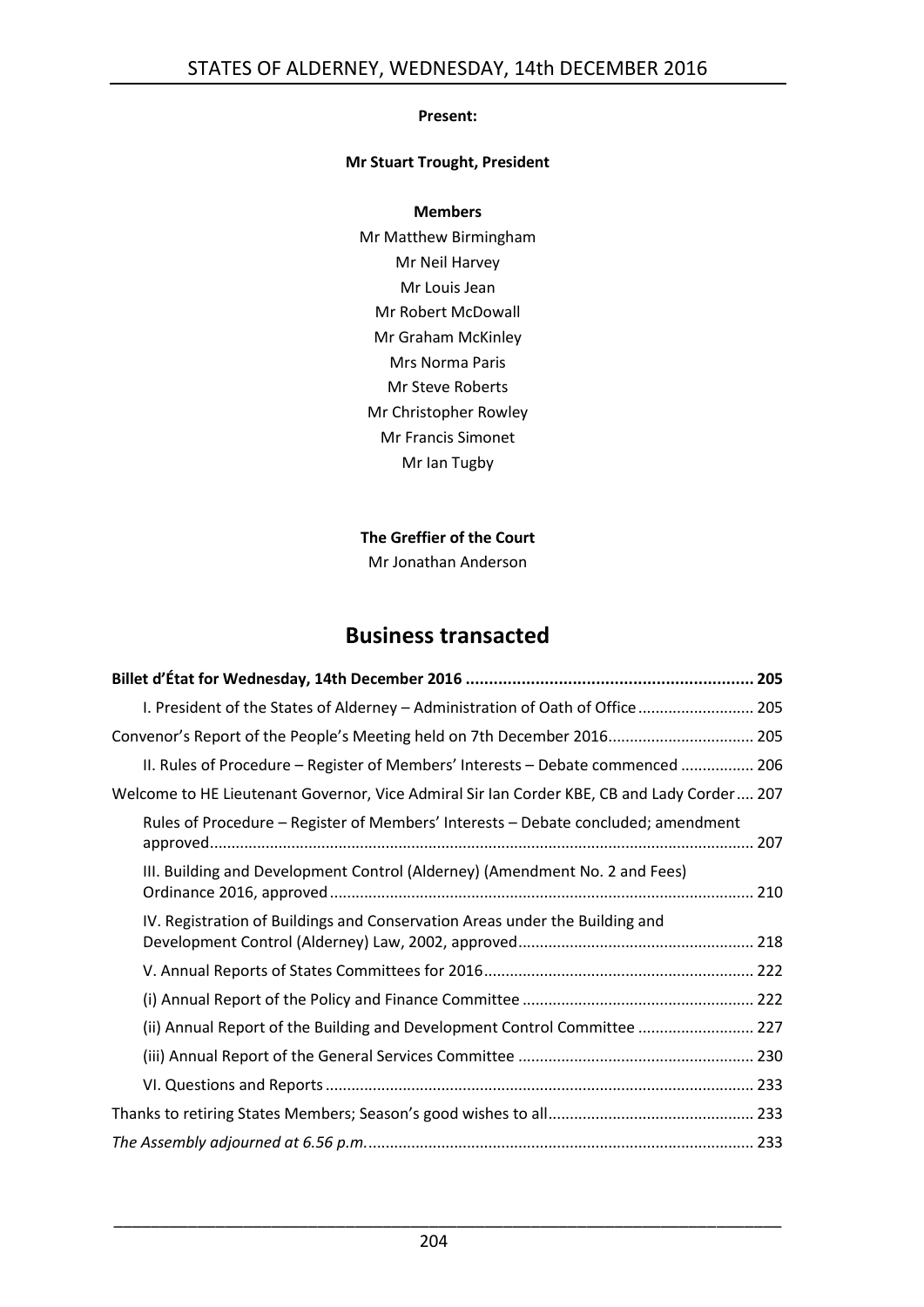### States of Alderney

*The States met at 5.30 p.m. in the presence of His Excellency Vice Admiral Sir Ian Corder KBE, CB, Lieutenant-Governor and Commander-in-Chief of the Bailiwick of Guernsey*

[THE PRESIDENT *in the Chair*]

#### **PRAYERS**

*The Greffier*

**ROLL CALL** *The Greffier*

## <span id="page-2-0"></span>Billet d'État for Wednesday, 14th December 2016

#### **I. President of the States of Alderney – Administration of Oath of Office**

<span id="page-2-1"></span>**The Greffier:** Sir, in accordance with section 28 of the Government of Alderney Law a presidential election was undertaken, and on 1st November 2016 Mr Stuart Trought was declared as President for a term of four years commencing on 1st January 2017.

5 In accordance with section 36 of that Law, Mr Trought is required to swear a further Oath for the term that is about to commence. If you are happy, sir, I will administer that now.

**The President:** I, Walter Stuart Trought, do swear by Almighty God that I will be faithful and bear true allegiance to Her Majesty Queen Elizabeth II, her heirs and successors according to 10 law, and that I will well and faithfully discharge the duties of the office of President of the States of Alderney, so help me God.

**The Greffier:** Thank you, Mr Trought.

#### **Convenor's Report of the People's Meeting held on 7th December 2016**

<span id="page-2-2"></span>**The Greffier:** Good evening, Mr President.

15

**The President:** Good evening, Mr Greffier.

**The Greffier:** If you are happy, I understand you would like to receive the Convenor's Report before we move to Item II.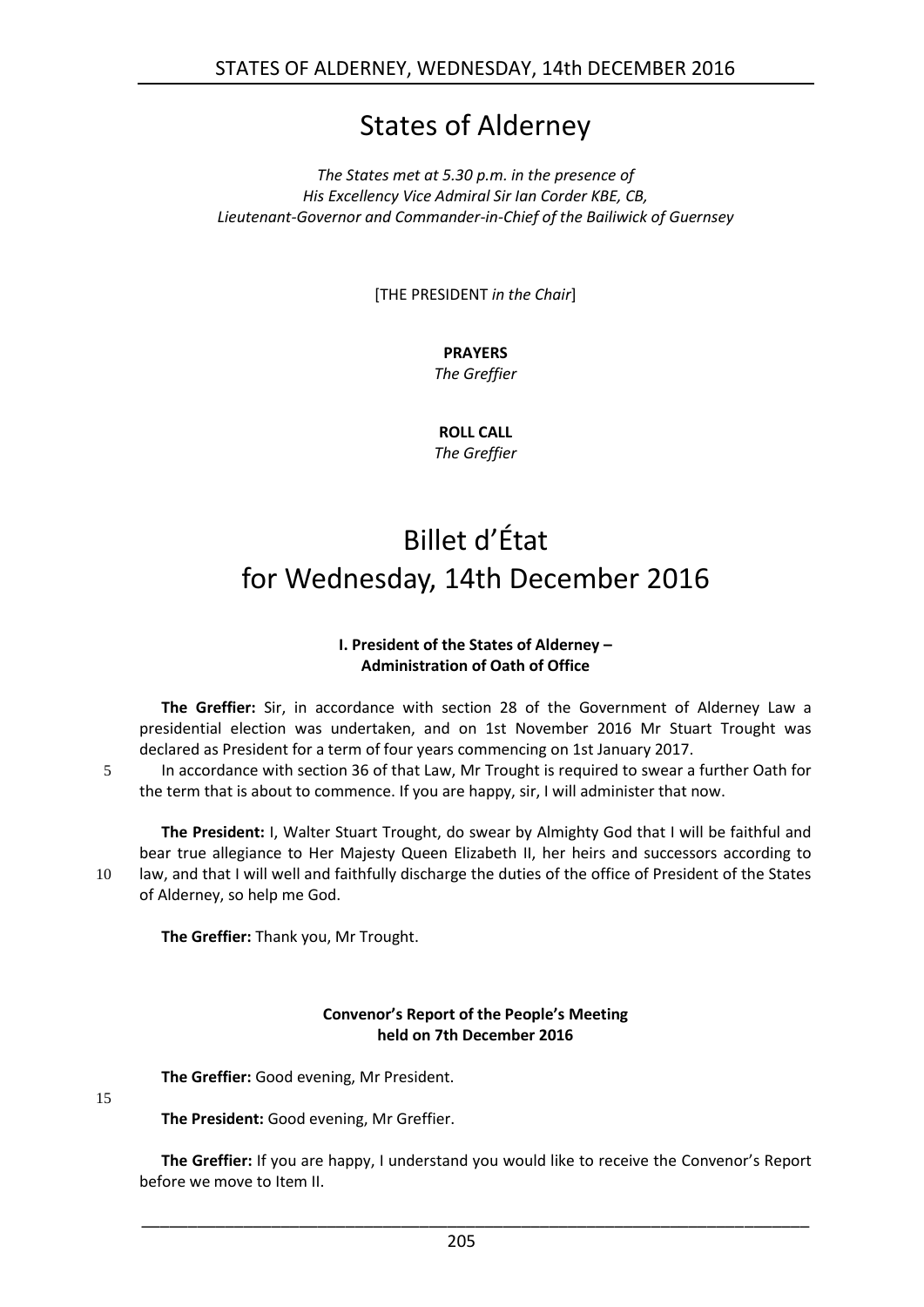**The President:** That is absolutely correct. Would you please proceed with that, 20 Mr Birmingham, as Convenor.

#### **Mr Birmingham:** Thank you, Mr President.

The meeting took place at 1900 hrs on the 7th. I was Convenor. I was assisted by the Chief Executive and the Treasurer. The President was in attendance, there were six States Members 25 excluding myself, the Minute Secretary, 22 members of the public and two members of the press.

Item I we have already dealt with, on which there were no comments.

Moving on to Item II – Rules of Procedure, Register of Members' Interests – there was one comment on this Item, which was: why is this not worldwide for good governance and 30 transparency? I noted the comment.

<span id="page-3-0"></span>**The President:** Thank you very much, Mr Birmingham.

#### **II. Rules of Procedure – Register of Members' Interests – Debate commenced**

*Item II.*

*The States is asked:*

*To approve an amendment to the Rules of Procedure for States Meetings Rule 22.(3) as follows:*

*22.(3). The President and all States Members shall, within one month of the commencement of their term of office and by the 31st January in each year thereafter, make and lodge with the Greffier a declaration of all immovable property interests and business interests in Alderney or any other islands within the Bailiwick owned by themselves or their spouse;*

*and that Schedule 1 of the Rules of Procedure be amended accordingly.*

**The President:** Mr McDowall, I believe you wish to propose this Item.

#### 35 **Mr McDowall:** Yes, indeed. Thank you very much.

Your Excellency, Mr President, ladies and gentlemen, this is a move to acknowledge the new goal of transparency and to extend the declaration of interest to those within the Bailiwick. It had universal support from the P&F.

It is a good measure, though it is quite interesting just going through the declaration – we do 40 live in an age of political correctness and I note that one only has to make declarations for one's spouse, so presumably those in civil marriages and other modern arrangements are not covered by this. We will leave that for another time, I think. But I do support this.

There was an observation made about extending this globally. I think that is, frankly, a utopian move. I do not think we are ready for it. First of all, it would not be enforceable, and 45 some jurisdictions would use that as a mechanism for coming back at the Crown Dependencies, in particular on declarations.

Then, finally, we have new EU legislation on data privacy, which in my view may enable people to both restrict the use of that and, more importantly, they will be able to erase it after they have gone – the right to be forgotten, I think it is.

50 So I support this, but there are obstacles in the future which will derail the extension of this. Thank you very much.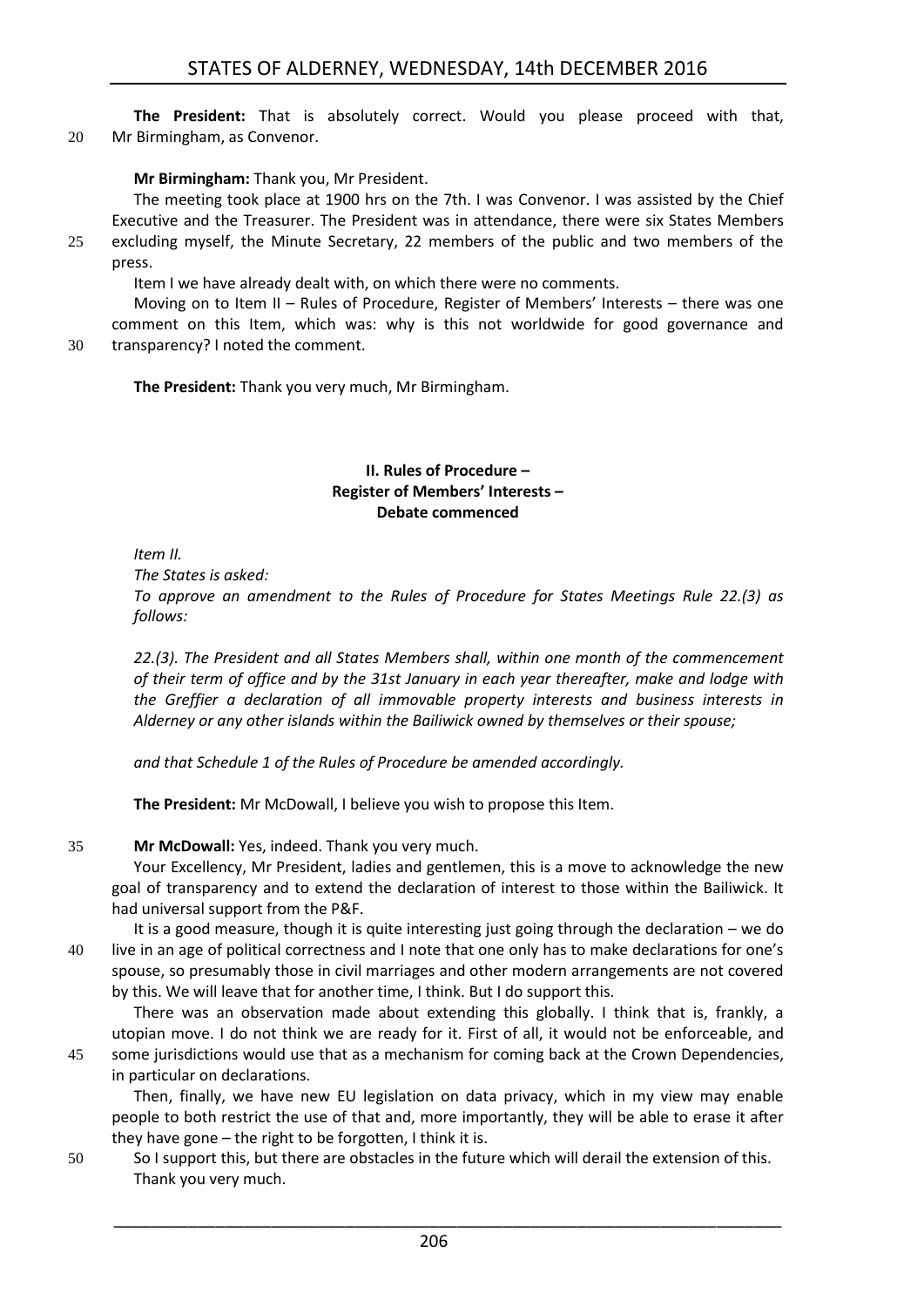#### **Welcome to HE Lieutenant Governor, Vice Admiral Sir Ian Corder KBE, CB and Lady Corder**

<span id="page-4-0"></span>**The President:** Thank you very much, Mr McDowall.

Before we move any further, I would like to give a very belated welcome to His Excellency Sir Ian and Lady Corder for being with us this evening.

#### **Rules of Procedure – Register of Members' Interests – Debate concluded; amendment approved**

<span id="page-4-1"></span>55 **The President:** Mr Rowley, I believe you wish to second this motion.

**Mr Rowley:** Yes, that is right, sir.

There is nothing further to add, really, to what Mr McDowall said. It really just fills in a loophole that was left and dealt with. Thank you.

60

**The President:** Thank you, Mr Rowley. Does any Member wish to speak on Item II?

**Mr Harvey:** Your Excellency, Mr President, ladies and gentlemen, I fully support the 65 amendment proposed here.

I understand the view of some that it should be extended on a worldwide basis and I would refer them to the law of unintended consequences, to which I think Mr McDowall has alluded. In fact, I looked at the UK MPs' register of interests, which is not extended worldwide in any respect other than foreign travel paid for by third parties. I am sure the new States will look at 70 this. This is a step along the road; it is never a final resting place with matters of integrity.

My own concern is regarding some of the definitions – for example, 'material interest in companies' – because I suspect they are perhaps slightly too loose and there are many ways of controlling a company other than through its shareholding. But I fully support the proposal of this modest but sensible extension of the register.

75

**The President:** Thank you, Mr Harvey.

**Mr Jean:** When this Item was raised at P&F I asked about declarations of interest as well regarding the UK and international, and company. I was disappointed. I actually asked twice, but 80 the response was 'only Bailiwick'. However, I am supportive of Bailiwick interest being declared, but it is clear to me that we must go further. The public have expressed concern about people who might have involvement in companies here that they do not know about, and it is only right that those interests are declared.

I am pleased that we are doing this, but it is only part of it and that is a pity. Instead of 85 instructing the Law Officers just to do this small part for us, we could have done the whole thing at once. It is a shame and I am disappointed. Having said that, I am supportive.

**The President:** Thank you very much, Mr Jean. Does any other Member wish to speak on Item II? Mrs Paris.

90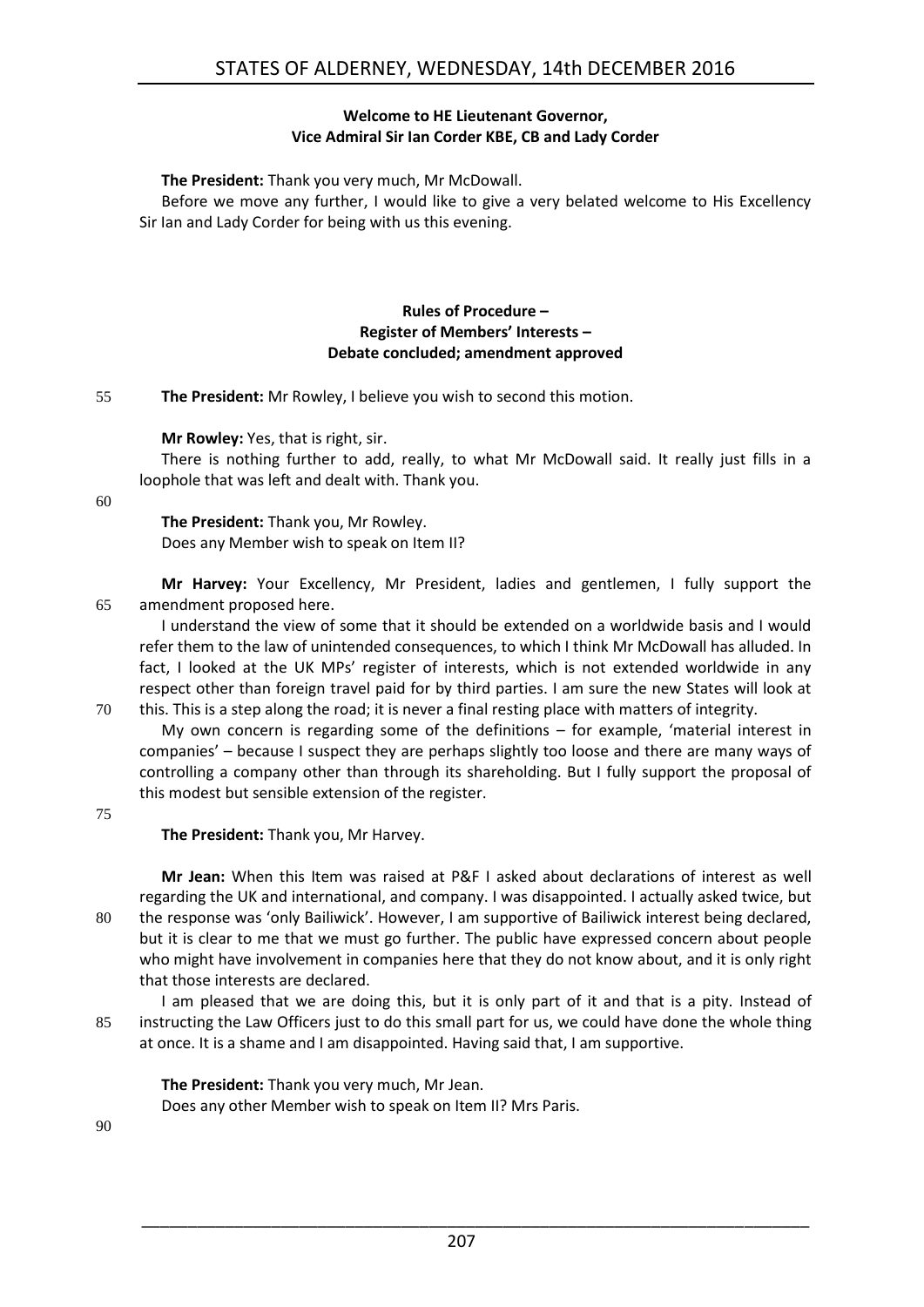**Mrs Paris:** It is a slightly unsatisfactory piece of legislation, I think, and I think it would have been good had it been able to go forward further. I take the point of how difficult it is and I think it would be a case of diminishing returns in what we would find out.

I have only one particular point to make, and maybe this is a missed opportunity where we 95 could have looked at it. I think we do need at some point to make very clear specifically who has directorships or shareholdings or material interests in the press here – by which, obviously, I do not mean the *Alderney Press*; I mean the press as the Fourth Estate. Both of our Island publications do an excellent job, but in my opinion there is a very particular and important potential conflict of interest to serve both in the States and to have any material involvement in 100 the media here. I think that is something the new States are going to have to look at very carefully.

#### **The President:** Thank you very much, Mrs Paris. Does any other Member wish to comment on Item II?

105

**Mr Roberts:** I would firstly like to thank Mr McDowall for bringing this forward. However, I personally would like this extended to a worldwide declaration. I myself am more than happy to do this. I see no reason why we should not be seen as a fully transparent States and declare all interests, even if they exist in such places as Iceland, Greenland, Poland – or even Cuckooland!

- 110 *(Laughter)* I have no interest in Cuckooland. So I believe this is not far reaching enough. We have to put more information down to get a driving licence, and I cannot support this in its current form. The UK has not extended it to worldwide – why not a first, then? Not supporting, to make my point.
- 115 **The President:** Thank you very much, Mr Roberts. Does any other Member wish to speak on Item II? Mr McKinley.

**Mr McKinley:** Very briefly, sir, just to say I support the views of Mr Jean and Mr Roberts, and I think in my view it should be reworded to say 'Alderney and other islands within the Bailiwick, 120 or any other country worldwide in which the Members may have an interest which is relevant to the States of Alderney which will require resolution by the States of Alderney'. Thank you.

**The President:** Thank you, Mr McKinley.

125 Does any other Member wish to speak on this? Mr McDowall, would you care to sum up?

**Mr McDowall:** Yes. I would just like to sum up, Your Excellency, Mr President, ladies and gentleman, by saying beware the laws of unintended consequences. There are lots of 130 opportunities, if we declare worldwide, for other jurisdictions to take a lot of very good pot shots at the Crown Dependencies.

Thank you.

**The President:** Thank you very much, Mr McDowall. 135 Mr Greffier, would you please put Item II to the vote.

#### **The Greffier:** Thank you, sir.

Just prior to the vote, I should put you on notice that there are a few minor typographical errors in the schedule to the declaration of interest, a copy of which has been passed to each of

140 the States Members present and yourself this evening. No comments have been raised in respect of the same. Copies will be available to any member of the public who requires one after this meeting, should they desire.

208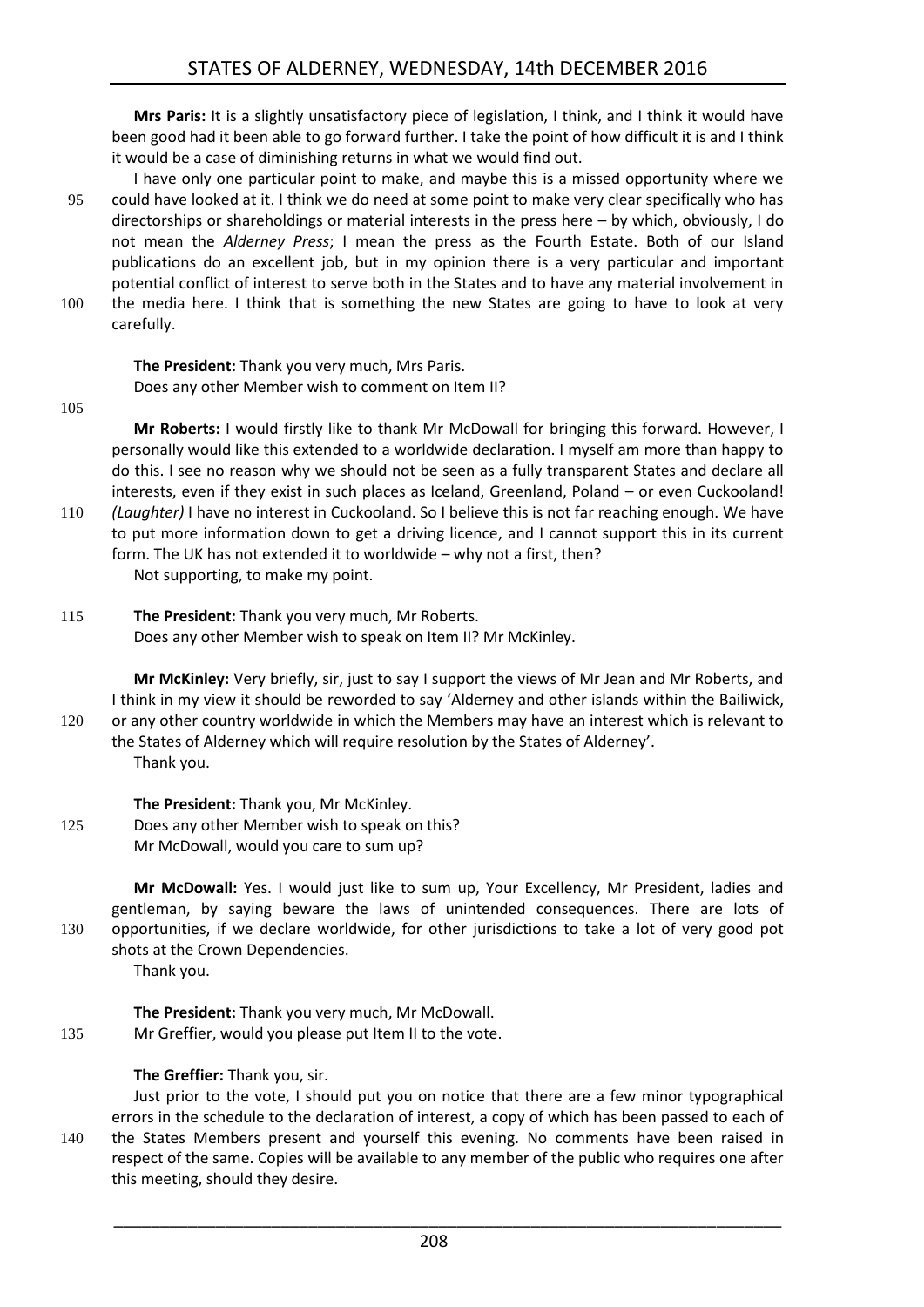**The President:** Mr Greffier, for the sake of the record, could you please point out those changes?

145

**The Greffier:** Certainly, sir. In the first line, it states:

In accordance with Rule 22 of the States of Alderney

The words 'Rules of Procedure' have been added to the end of that line. In section 1, at the end of the first line I have added the word 'on' in the sentence:

(or my spouse or a company in which I have a controlling interest on my own or on

– 'on' being the additional word –

their behalf).

150 In paragraph 3, 'Directorships', I have also added the word 'or' in the second line, which reads:

(or my spouse or a company in which I have a controlling interest on my own or on their behalf)

**The President:** Thank you very much, Mr Greffier. Would you now proceed to the vote, please.

#### 155 **The Greffier:** Yes, sir.

The States of Alderney are asked to approve an amendment to the Rules of Procedure for States Meetings Rule 22.(3) as follows: The President and all States Members shall, within one month of the commencement of their term of office and by 31st January in each year thereafter, make and lodge with the Greffier a declaration of all immovable property interests and business 160 interests in Alderney or any other islands within the Bailiwick owned by themselves or their spouse; and that Schedule 1 of the Rules of Procedure be amended accordingly.

*A vote was taken and the results were as follows:*

| FOR           | <b>AGAINST</b> | <b>ABSTAINED</b> |
|---------------|----------------|------------------|
| Mr Tugby      | Mr Roberts     | None             |
| Mr Birmingham |                |                  |
| Mr Jean       |                |                  |
| Mr Harvey     |                |                  |
| Mr Simonet    |                |                  |
| Mr McDowall   |                |                  |
| Mr Rowley     |                |                  |
| Mrs Paris     |                |                  |
| Mr McKinley   |                |                  |
|               |                |                  |

**The Greffier:** Sir, that motion carries.

165 **The President:** Thank you very much indeed.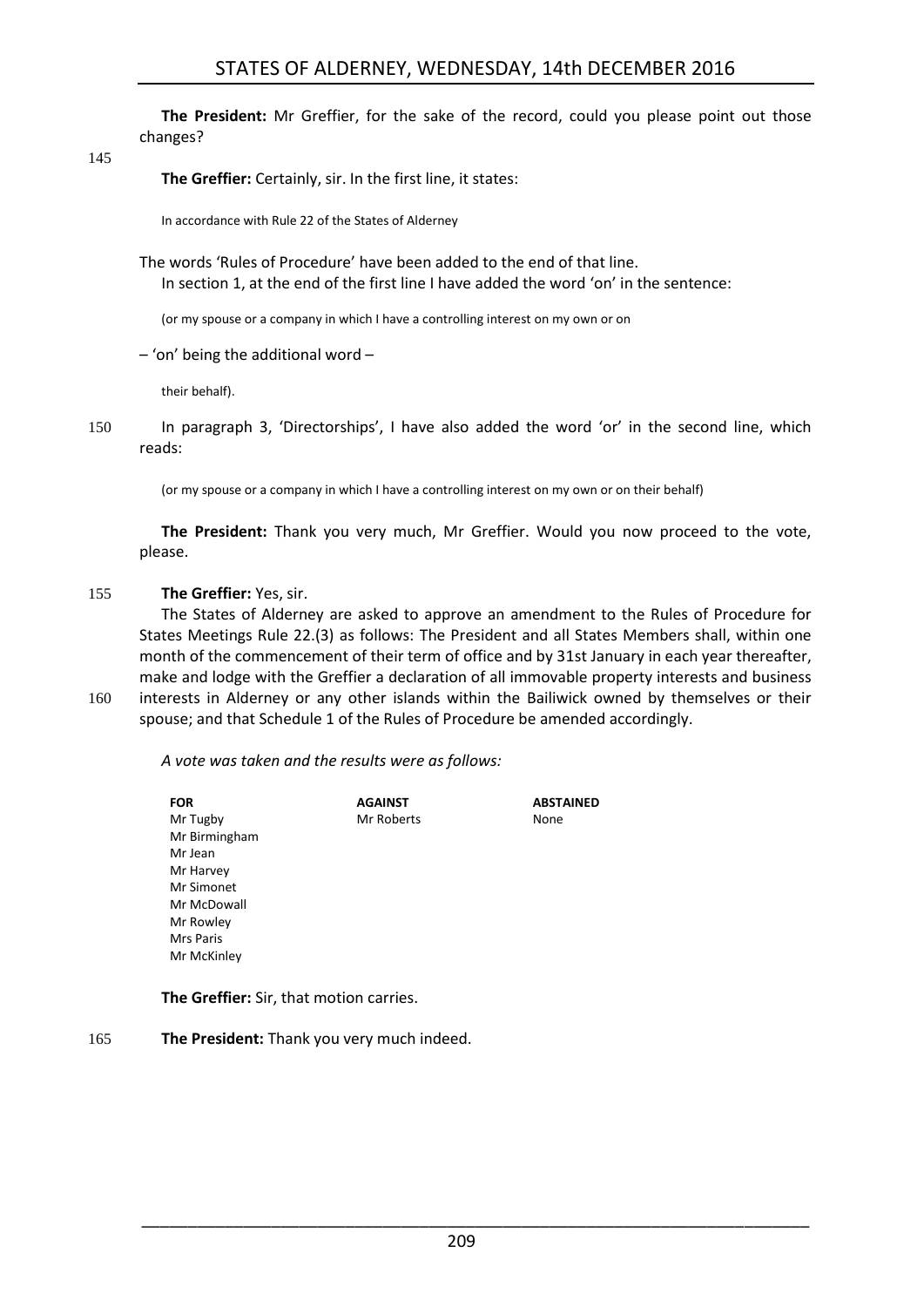#### **III. Building and Development Control (Alderney) (Amendment No. 2 and Fees) Ordinance 2016, approved**

<span id="page-7-0"></span>*Item III.*

*The States is asked: To approve the Building and Development Control (Alderney) (Amendment No. 2 and Fees) Ordinance, 2016.*

**The President:** We will move to Item III, please.

#### **The Greffier:** Thank you, sir.

Item III this evening is the Building and Development Control (Alderney) (Amendment No. 2 170 and Fees) Ordinance 2016.

A letter has been received from Mr Birmingham in his capacity as Chairman of the Building and Development Control Committee and the States of Alderney are asked to approve that Ordinance, the Building and Development Control (Alderney) (Amendment No. 2 and Fees) Ordinance 2016.

175

#### **The President:** Thank you very much.

Mr Birmingham, as Convenor, would you give me the Convenor's report, please.

#### **Mr Birmingham:** Thank you.

- 180 Your Excellency, Mr President and fellow Members, on Item III the comments included: what took so long between ARUP 2014 to implementing the increase in fees in 2016? I, as Convenor, stated there was a timescale for a number of recommendations from the 2014 ARUP review. These have been gradually implemented from June 2015 when the planning officer, Mr John Young, was in place. There have been further procedures to follow from the Law Officers, 185 together with linking into the budget process and timescales, including discussions with the
- Appointments Committee.

The second point: the rates/fees are not that clear on the schedule – can it be simplified? Again, I clarified that the schedule is very similar in structure to the Guernsey schedule and uses the same narrative. I did suggest that it might be possible that a fees guide could be introduced, 190 and I will have discussions with the planning officer in relation to that.

On EIAs, a view was stated that the EIA could be abused and an application could be complicated, or the authority abused by the Committee. The Convenor again clarified that the applicant has the right to appeal and the Committee only has certain powers. Specialist skills may also be required, depending on the nature of the project.

195 Finally, flexibility is needed for certain circumstances. The EIA does not include social issues, and these may have more impact than environmental issues. The Convenor stated that under the planning law there is a framework and structure to work to and certain powers that the Committee possesses.

If I may, I will stay on my feet.

200

**The President:** Please do. This is so that Mr Birmingham can propose this Item as the Chairman of BDCC.

**Mr Birmingham:** Thank you, Your Excellency, Mr President, fellow Members.

205 Following last July's States approval of phase 1 of the Land Use Plan and Ordinance which amended the Building and Development Control Law 2002, the Committee have continued their review of legislation following the ARUP planning review and now propose a further change to the Law. The draft Ordinance before you proposes the following changes.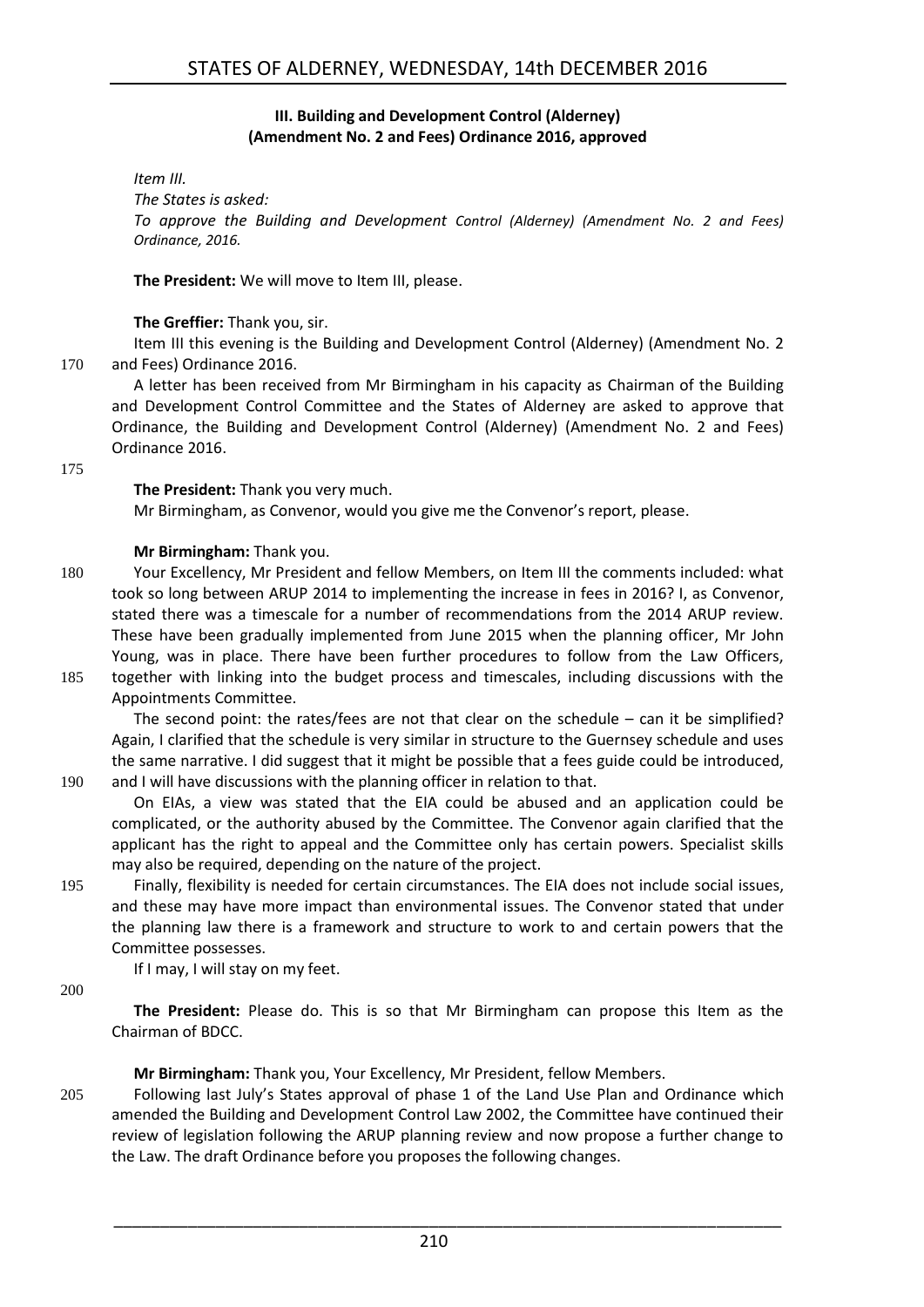Firstly, in relation to the submission of environmental impact assessments and their 210 independent review, section 5 of the Law is amendment to extend the existing power of the Committee to require additional information from the applicant as part of a planning application to include the submission of a statement or report of assessment of environmental impacts and other effects, when requested.

If the Committee considers that the environmental effects of a proposed development are 215 significant, they are of such a scale, complexity or nature that is likely to have such effects, then the Committee is also empowered to engage an expert to independently review and evaluate the environmental assessment submitted by the applicant and then make a report to the Committee.

The Committee will be empowered to recover reasonable costs of such independent 220 assessment from the applicant, but it is subject to appropriate safeguards, and these include the referral of the request to a third party to ascertain the veracity of the request for the environmental impact assessment.

Secondly, we have a table for the increased fees for planning and building applications. The fees were last set on 10th February 2014 and they are due for review. The 2016 budget for 225 planning and building shows an income according to only 15% of the ongoing expenditure of the Planning and Building Services. The present fee levels are extremely low, compared with other

jurisdictions, and ARUP recommended that these fees be increased in their 2013-14 report. The increases proposed in the revised fees schedule will apply from 1st January 2017. At first sight, the increases in fees proposed look very substantial compared with those which have

230 applied in the last three years. However, the majority of applications are still for minor developments, where the new fee levels proposed remain modest and are below those charged in Guernsey and Jersey for similar work. It is expected, however, that in the future, with the repeal of the C-permit system and planning consent running with the land ownership, there may be an increase in larger applications. These incur increased regulatory effort and cost, especially

235 in building control, where we have introduced the industry standard Guernsey Building Control Regulations. Compared with the cost of building, however, the increased fees still propose a minor cost for the overhead for the development.

The proposed new fees have been set after discussions with the Finance Committee with the aim of aligning total fee income to approximately 40% of States ongoing expenditure on the 240 planning function. I will say this is a goal, one that I think would be difficult to achieve, but it does align with both the UK standard set out in the November 2010 report from the Department of Communities and Local Government on planning costs and fees, and with consideration given to the 'user pays' principle. For simplicity, the existing fees structure remains unchanged from 2014, other than the introduction of a new category 6 for planning applications applicable to 245 larger development sites. This is a scalable schedule, compared to the one size fits all that was

there before.

I place this before the States and I hope that you will support it.

**The President:** Thank you, Mr Birmingham.

250 Mr Simonet, I believe you wish to second this.

**Mr Simonet:** Yes, Mr President, I am pleased to second this Item and I reserve my right to speak later.

#### 255 **The President:** Thank you.

Does any Member wish to comment on Item III? Mr Jean.

**Mr Jean:** The first question I would ask: are we also taking the first part of this under Item III? I know we seem to have jumped to 1, but are we taking under item 3 the impact assessments as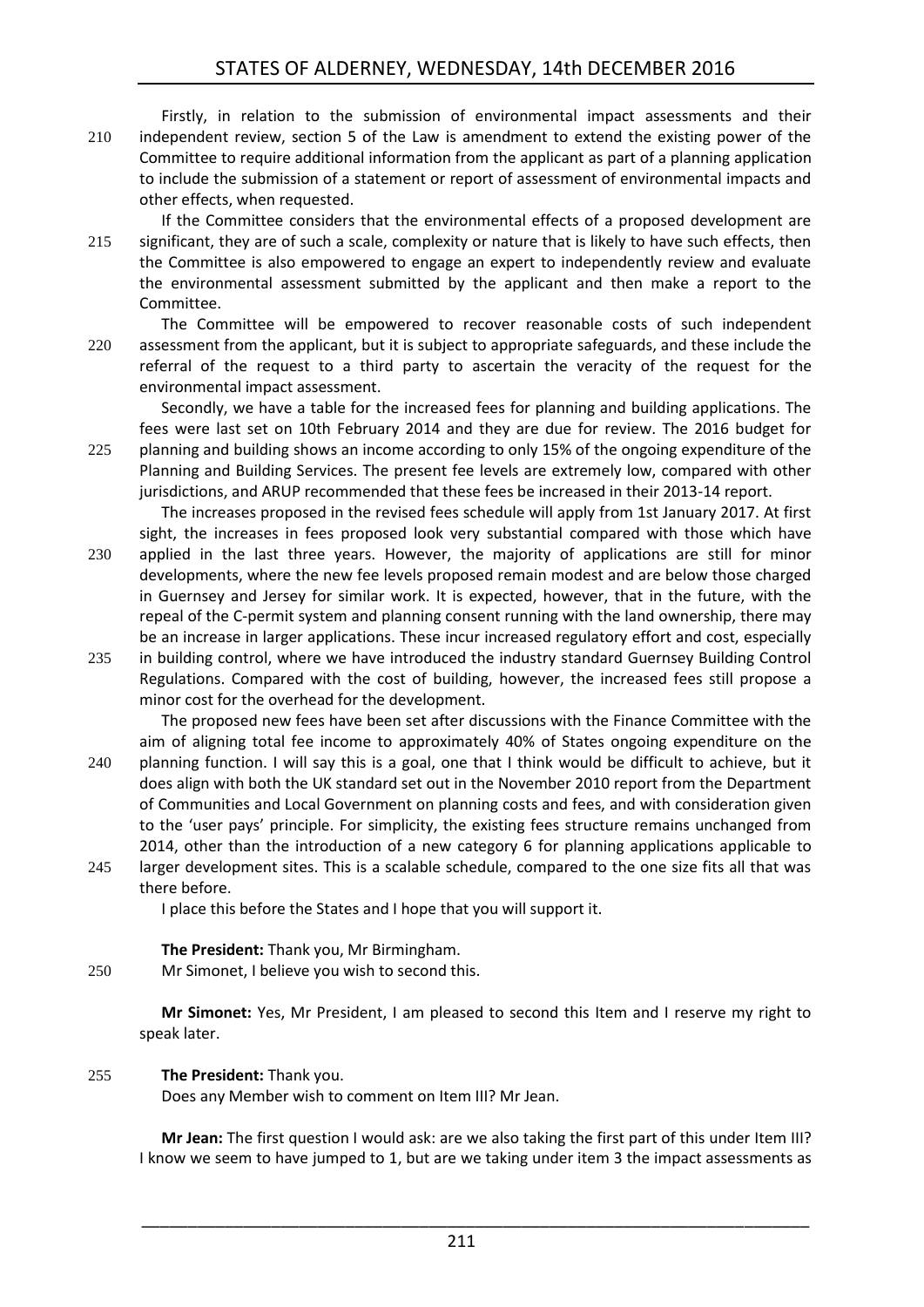260 well? 'Submission of Environmental Impact Assessments (EIA) and their independent review' – are we taking that as well at the same time?

**The President:** We are taking this as set out in the Billet.

265 **Mr Jean:** From Item III?

**The President:** From Item III through to the bit where you are asked to approve the Building and Development Control (Alderney) (Amendment No. 2 and Fees) Ordinance, 2016.

- 270 **Mr Jean:** Okay. First of all, I would like to make some remarks on the environmental impact assessments. We have been in a period of purdah recommended by our Chairman, Mr McDowall. I cannot recall we have had any opportunity to actually discuss the environmental impact assessments. That is my first point and I think that that is so. There is concern here that this may be open to abuse, giving the Building and Development Committee the power to
- 275 commission impact assessments on its own. I do not believe that this is the way to do this. Decisions on whether impact assessments are to be levelled at private developments or not should not be voted on tonight. I believe that this is something for the new States to discuss in combination with the possible withdrawal of an item that was placed before the P&F some time ago, which I did not agree with, and that was powers to appoint the cost of £50,000 for projects
- 280 by the CEO. That is not his fault, but I do not agree with that and I also do not agree with the £25,000 that was voted for consultants, and this is something I feel that –

**The President:** Mr Jean, are we talking about the Items on the Billet?

285 **Mr Jean:** Let's, first of all, just stick to this, okay? Let's go back to this. This is one Item that should be deferred, I believe, and brought back to the new States, and I would like to bring a simple amendment to that effect, basically saying that it should be deferred and be discussed in January with the new States. If you would allow, sir, I believe I have a seconder for that amendment. It is a very simple amendment.

290

**The President:** Mr Jean, if you wanted to put an amendment, I would say that you had ample time to bring this to my attention before, so why have you brought it at this late stage?

**Mr Jean:** Because, sir, I have been extremely busy. Today I have been in the Guernsey States. 295 I have not had time. I have had a grandchild born to me and I just have not had time. I am asking for a very simple amendment, that I would like this deferred to be discussed by the –

**The President:** If you wanted to bring an amendment, you should have said so straightaway.

300 **Mr Jean:** Well, I am asking if I may, sir. It is a very simple amendment. All it does is defer it until January for discussion with the new States at the January States meeting.

**The President:** This is highly irregular.

305 **Mr Jean:** Will you allow it, sir?

**The President:** Because you say you have had no opportunity to discuss this within P&F, I will allow you to bring it on this occasion, but do not think that this means that you can bring late amendments whenever you may wish. I want to make that very clear.

310

**Mr Jean:** No, I would never wish to abuse any –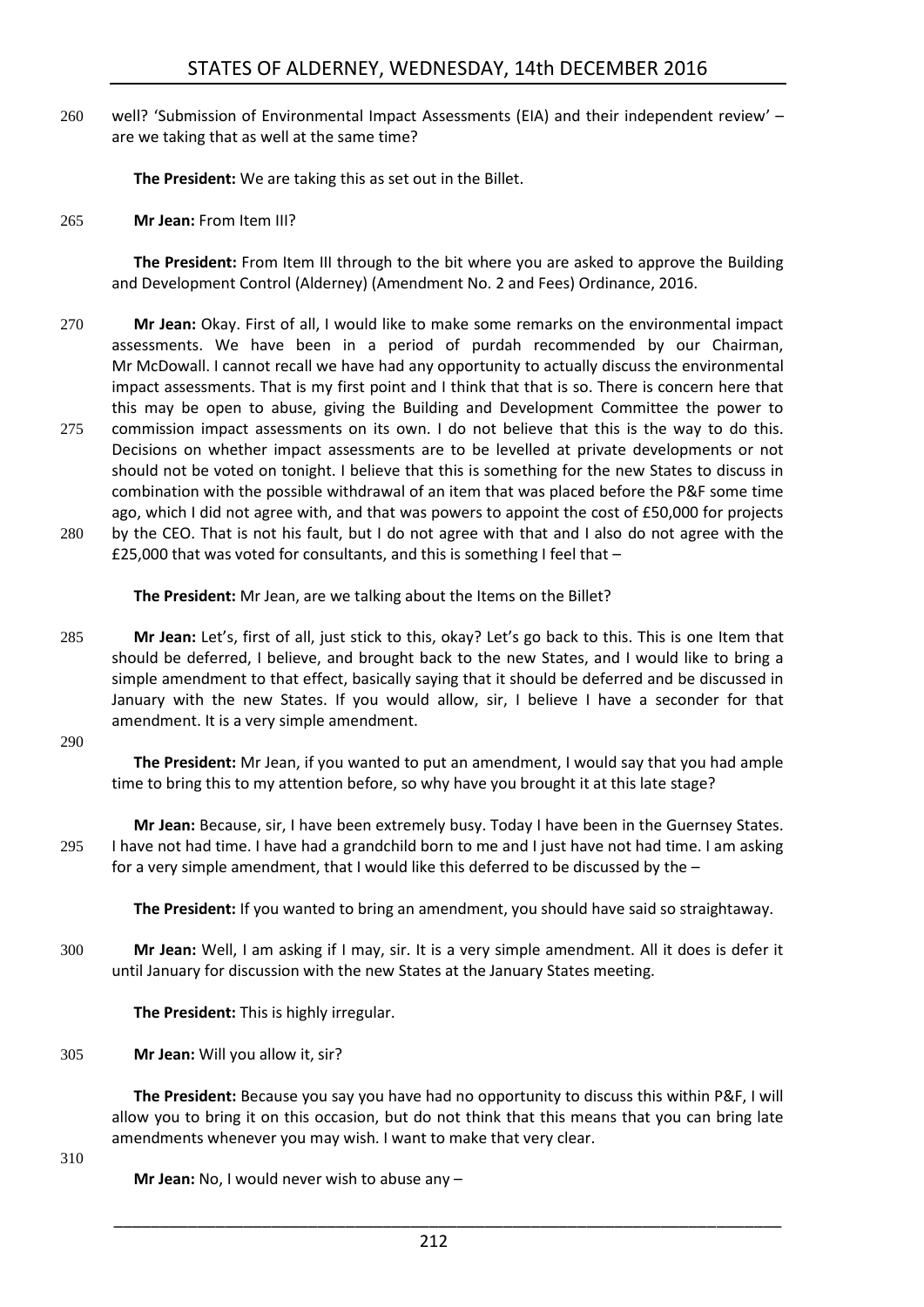**The President:** I want to make it very clear that this is not something that is going to take place regularly.

315 **Mr Jean:** Okay, fine.

**The President:** That said, please place your amendment now.

**Mr Birmingham:** Point of information?

320

**The President:** Yes, go ahead.

**Mr Birmingham:** Thank you. What is before us is not a P&F matter. (**A Member:** Quite.) It is a BDCC matter, (**Two Members:** Exactly.) and BDCC have the mandate under what is granted by 325 this States to deal with matters dealing with the BDCC 2002 Law. It is not a P&F matter. I do not have to take anything relating to this to P&F. (**A Member:** Absolutely.) BDCC deal with it; we then bring it to full States.

Mr Jean is talking about an opportunity to discuss it. *This* is his opportunity (**A Member:**  Exactly.) at *this* States meeting.

330

#### **A Member:** Precisely.

**Mr Jean:** No, I do not agree with that. I believe that it should have been referred to P&F and I believe that we should have had chance –

335

**The President:** Having listened to your plea and having listened to the point of order made by Mr Birmingham, I am not going to allow you to put this amendment forward. You may discuss it while you are on your feet now and do your best to convince the other people not to vote for this.

340

**Mr Jean:** Well, then, considering the States has been in a state of purdah for the last month and we have not had a P&F meeting, I make the point that I am much aggrieved by it and that I will be bringing this back to the January States and I think that they should have invited the new States.

345 Okay, that is fine. Thank you for not allowing me to put an amendment after saying I could.

**The President:** While you are on your feet you may wish to make some comments about section 2. Whilst you are on your feet, if you want to make comments on section 2, the increased fees, please do so now.

350

#### **Mr Jean:** Yes, indeed I do.

The raising of planning fees – I am also against this. Every published planning list shows only minor applications. Is this any way to stimulate a community? They are sluggish and in decline. I watch every week – I look at *La Gazette Officiale*. Okay, for anyone who does not look at the 355 *Gazette Officiale* the lists are published in the journal and the *Press* here, and what they basically show is, in the main, only minor applications.

Consideration should be given in a time like this to actually reducing the planning fees in an effort to recognise that the economy continues to fail in Alderney. The excuse for doing this comes largely from ARUP: ARUP have recommended an increase in planning fees. And yes,

360 comparisons are drawn with Guernsey and other places, saying that our fees are not as high, but the fact is our economy is not performing as well here and the planning list shows us that: satellite dish, tree to be cut down, garden shed, fence panel, whatever. They are all minor applications almost every week; it is all that we see. We do not see anything of any major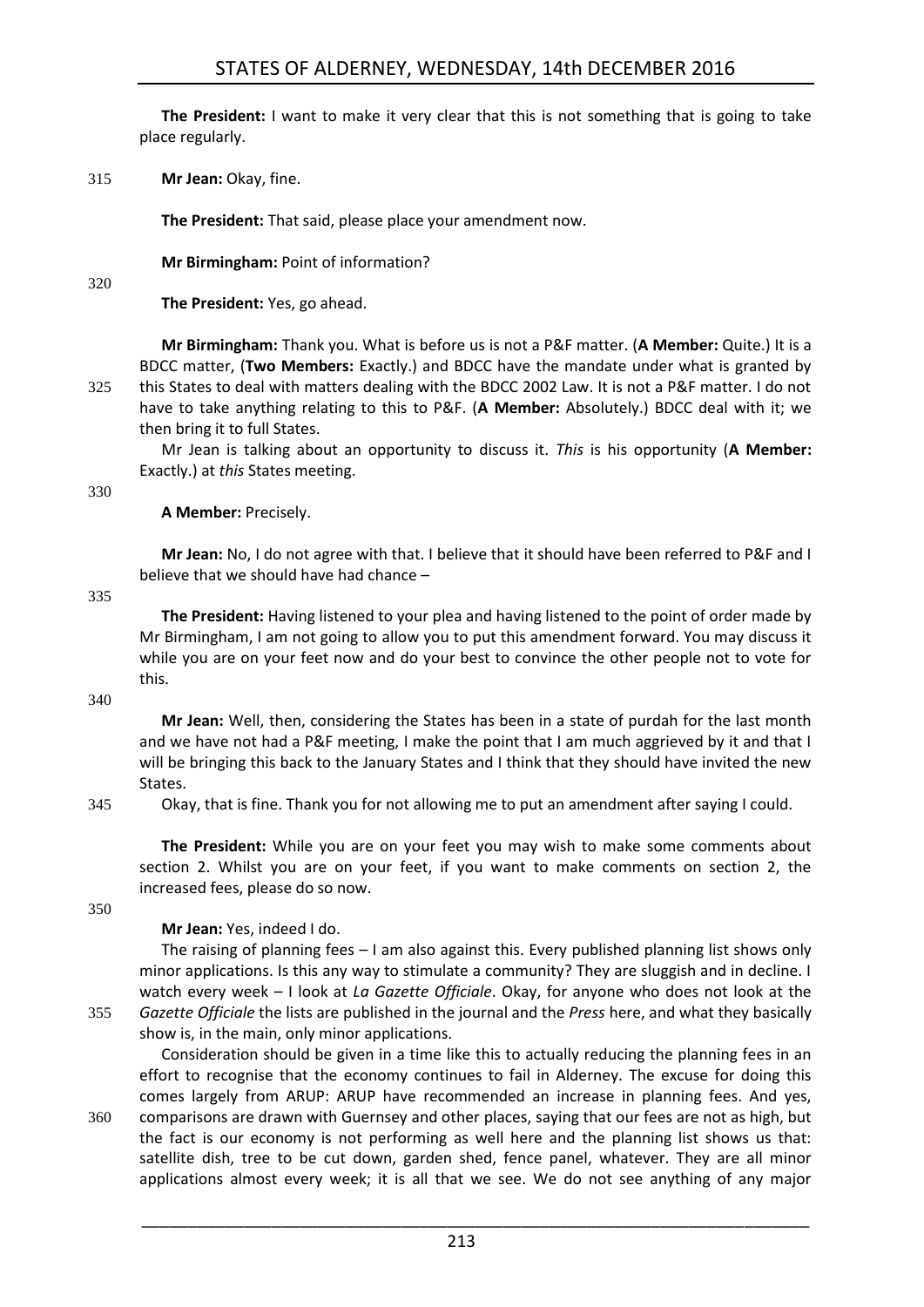importance. I consider that even raising those fees slightly is against trying to let the economy 365 here recover and is against any increase in work for the construction industry.

Let us remember that ARUP, when they wrote their original report, were never given sight of the Cambridge report, which did talk of a situation at recession and our faltering economy. The Cambridge report did not suit this present Committee and that is the reason why we did not see this.

- 370 I am almost at a stage where I will actually have to vote … If I cannot get amendments and I cannot get people to see it, the only way I can do it is to vote against both of these items. I would ask that these items are taken separately by recorded vote, because they have a serious effect on the Island.
- I have my doubts about planning fees full stop, and I was not supportive when they were first 375 brought to the States when I was here in the 1990s. I said it was the thin end of the wedge and that what we would have was basically we would either try to justify or fulfil the costs of the Planning Department, which had been very high.

Some of this was raised at the People's Meeting by one or two people who were concerned about the costs of ARUP and the cost of various things that were going on. I am concerned at 380 these charges being levelled against a community that is struggling. We have not put that right yet and I will have to vote against each of these items – because I cannot amend the first one and because I do not agree with the second one – and I would hope that some of you will join me in understanding the difficulties that this community faces.

Thank you, sir, very much.

385

**The President:** Thank you, Mr Jean.

Does any other Member wish to speak on Item III? Mr Rowley? Mrs Paris.

**Mrs Paris:** Just on a broader point about fees, I think we do need to bear in mind that we run 390 a balanced budget here. That means that the money we receive is the money that we have to spend, and any approach which would either reduce fees or not keep them in line with inflation, or indeed not to increase them, will inexorably lead to cuts in services.

As we take back more and more control of what we have from Guernsey, we are going to have to be very, very mature and careful about this, and although this is not specific to this, I 395 think we must have it written up there: money in is the same as money out, otherwise trouble.

#### **The President:** Thank you, Mrs Paris.

Does any other States Member wish to speak on this Item? Please go ahead, Mr Tugby.

- 400 **Mr Tugby:** Yes, I am very concerned about the environmental impact. I cannot understand why we are putting it here, because in the last two buildings I have done I had to have an environmental impact assessment done. So, if it was not in the Law, why did I have to do it at all? That is why I raise it.
- The other thing is the increased fees. We are increasing fees purely to pay for the staff in the 405 building office. At the end of the day I know we have got to balance the books, but with a small amount of building being done in Alderney at the present time, plus only minor projects being done, why do we need so many staff? Maybe we should employ part-time staff to oversee whether it is suitable to put a fence or anything.
- When you consider just a few years ago we spent hundreds of thousands of pounds getting 410 rid of people because the consultant told us that was what we needed to do, now we seem to be increasing them very often. In the private sector, if you are not making enough money you have to trim your costs, but unfortunately what governments do is keep putting up the charges instead of looking where they could save money.

That is why, I am sorry, I cannot vote for this, even though I would have voted for a small 415 increase with RPI, but to put them up dramatically is beyond me when we should look at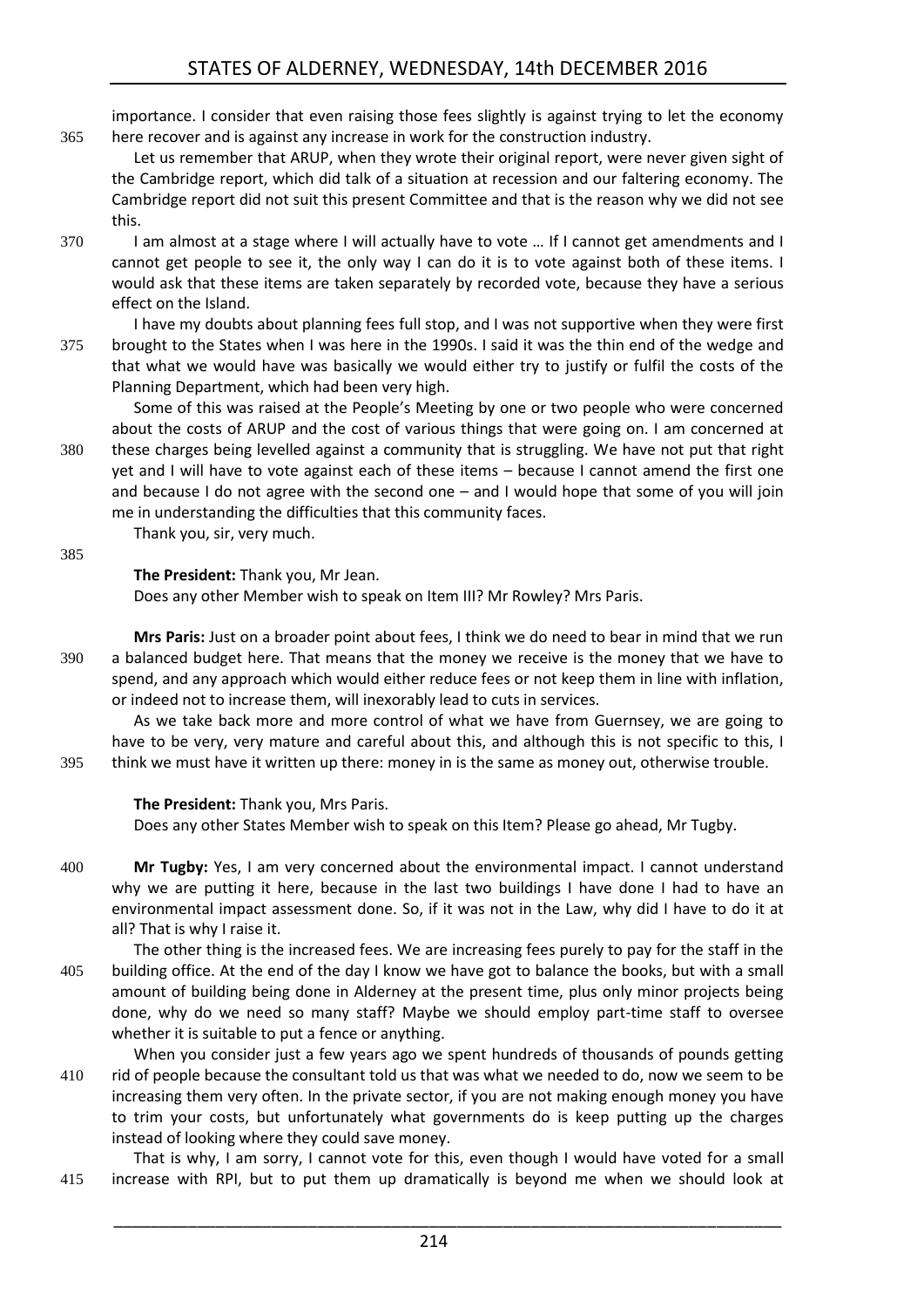reducing our costs. When you think that when all the building was going on, we had one person to look at the drawings and run the Butes and inspect foundations in the buildings and everything, and now we have three when there is no building going on, so I have got to query it.

No doubt I will get into trouble for criticising again, but I am used to that and I have got broad

420 shoulders.

Thank you, Mr President.

**The President:** Thank you, Mr Tugby.

Does any other Member wish to speak on this Item? Mr McKinley.

425

**Mr McKinley:** Very briefly, sir. We have been able to attend some excellent presentations by ARUP, two of which were held, I believe, last week, and they have gone through the environmental impact assessment very clearly. But I do think that with a matter such as this it rather depends on the size of the project – for instance, the FAB link project, for which I believe 430 the environmental impact assessment has now been agreed that it should be agreed by all the

States rather than just by the Building and Development Control Committee. I think that when it comes to any large projects such as that, a similar process should be followed.

I would actually say that I do believe this should have been debated at the P&F and we should categorise projects according their size and according to the impact, and I would actually 435 be quite interested to hear from Mr Birmingham the categories of the impact assessments – they may be visual, they may be heritage sites, they may be wildlife, they may be sound, they may be light pollution. Whatever they are, if he could just clarify those.

With regard to the charges, I note he said that we are considerably below the charges of Guernsey and Jersey. Yes, we are, but our annual wage is also considerably below that of 440 Guernsey and Jersey, and therefore in no way should there be a comparison. Having said that, I

agree entirely with what Mrs Paris has just said, we have to make ends meet, but I think that we should perhaps not be raising the fees to quite such an extent.

If I could have clarification on those two points I will then make my decision. I would like to discuss the Policy and Finance and I would like to have some idea of the impact assessments.

445

**The President:** Thank you very much, Mr McKinley. Mr McDowall.

**Mr McDowall:** Thank you very much, Mr President, ladies and gentlemen.

450 I just reiterate what Mr Birmingham said. This has got nothing whatsoever to do with Policy and Finance. This is a BDCC matter. Purdah and Policy and Finance have got nothing to do with it. You really need to get more familiar with your brief, Mr McKinley!

Thank you.

455 **Mr McKinley:** Thank you for the compliment, sir.

**The President:** Thank you, Mr McDowall. Does any other Member wish to speak on Item III? Is this your right of reply?

460 **Mr Simonet:** It is my right of reply.

**The President:** Can we just wait and see if anybody else wants to speak first?

**Mr Simonet:** I thought everybody was stuck

465

**The President:** Does anybody else want to speak before he exercises his right of reply? Mr Simonet.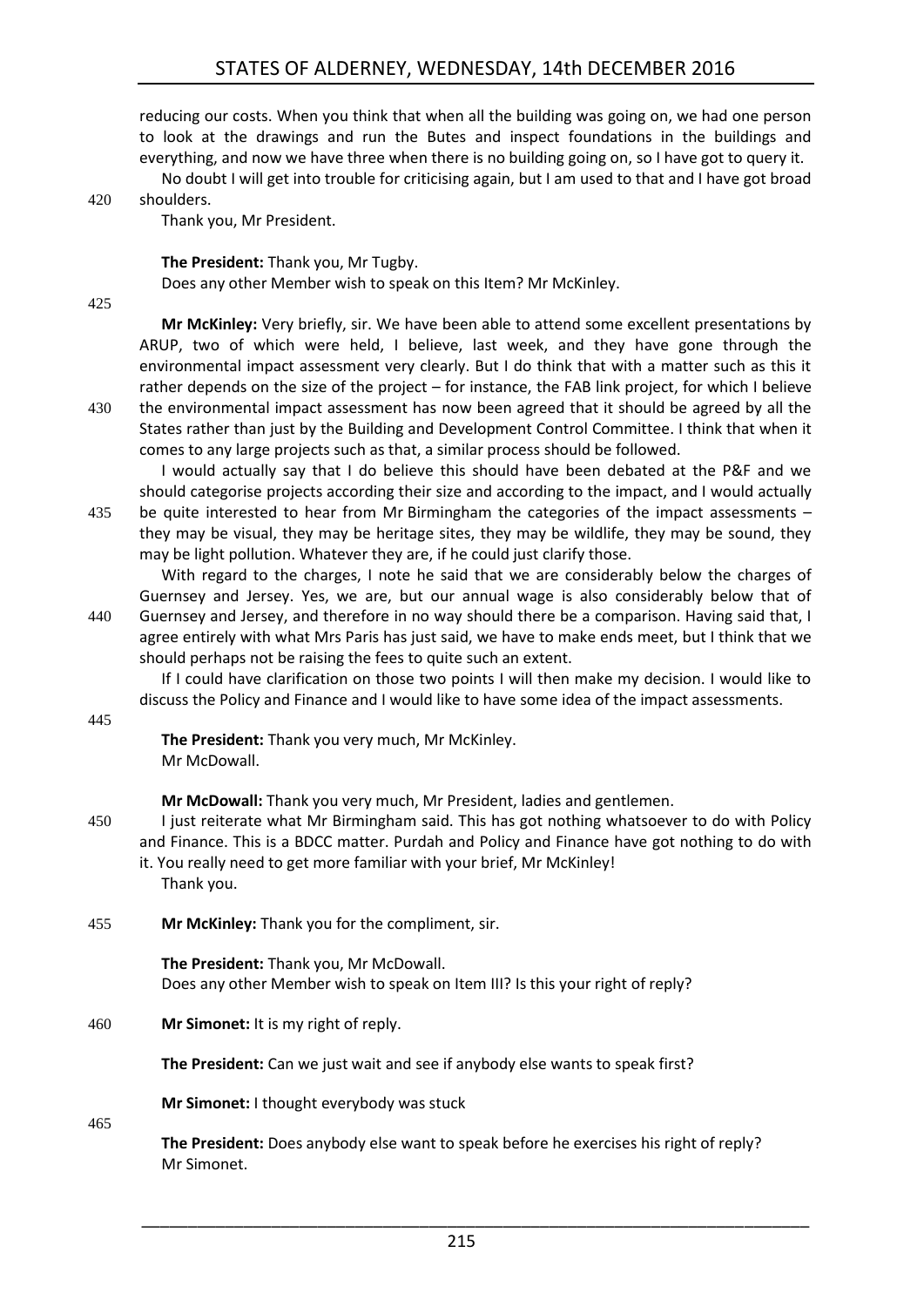**Mr Simonet:** Thank you, Mr President. I will be brief.

- 470 First of all, I have always been part of the building industry on this Island and one should not forget that, throughout this severe recession since 2008, if there is one industry that has kept going it is the building industry, and there is no doubt about that whatsoever.
- The fees that we are applying the Building Committee has thought long and hard about and has kept the fees for small works down as low as possible and has increased those for major 475 developments. Fees are simply part of a development cost; nothing more, nothing less. We have to balance our books, as others have said here tonight, so I have no doubt whatsoever that this recommendation is the right way to go.

Thank you, Mr President.

480 **The President:** Thank you very much, Mr Simonet. Mr Birmingham, do you wish to exercise your right of reply?

#### **Mr Birmingham:** Thank you.

- In terms of scale of the EIA, to address Mr McKinley's concern, the point is we need the 485 legislative power within the Law to be able to conduct EIAs when we require. Currently, the Law is a little bit unclear on that, because it does say that the Committee has a certain level of power to ask for relevant documentation if it so requests, but this is very much a case of making the case specifically for EIAs, particularly in the situations of large-scale development, whether that be the FAB link as an example, or a marina development as another example. In those 490 circumstances there are going to be issues perhaps – and I will take a marina development as a good example: there might be specialist advice that may be required in terms of marine work. That might mean that we would need a marine biologist's report, and that would mean perhaps certain levels of cost. At the present moment, that cost would fall on the taxpayer. Excuse me! No, thank you! That should fall on the developer.
- 495 We are not going to be asking for environmental impact assessments when somebody is replacing a window. On a small-scale house development the likelihood is that there will not be any EIA requested unless something is brought to the attention of the Committee, perhaps maybe as has happened in the past when the proposed development on Longis was brought forward and there were concerns that perhaps there may have been archaeology on the site. At
- 500 that point the Committee asked for extra reporting to be undertaken to ascertain whether there was an issue or not.

The Committee need the legal power to be able to do that in the circumstances that are required. You could say we need a schedule of circumstances with a series of trigger pulls at which point, yes, there is going to be an EIA at a certain level or there is going to be an EIA at an 505 even bigger level; but that is not realistic, because each individual development will have

different criteria and different circumstances under which it works. All this does is allow the Committee the ability to engage a larger-scale EIA when it needs to.

Very fundamentally, the amendment also shows that if we ourselves are unclear as to what the scale of that EIA should be, and if we are unsure that we are being perhaps unfair to a 510 developer by asking too much, we go to an independent assessment – and that person we ask is the development manager in Guernsey. That is the independent check to actually find out whether we are being excessive or not.

So I think this is a very good method. It has a check and balance in there to stop the Committee abusing its power, but it gives the Committee the ability to consider that application 515 when it comes forward and ask for the relevant paperwork if it needs it.

Mr Jean says he supports low planning fees.

**Mr Jean:** May I raise a point of order?

520 **The President:** If it is a point of order, yes; if it is comment you wish to make –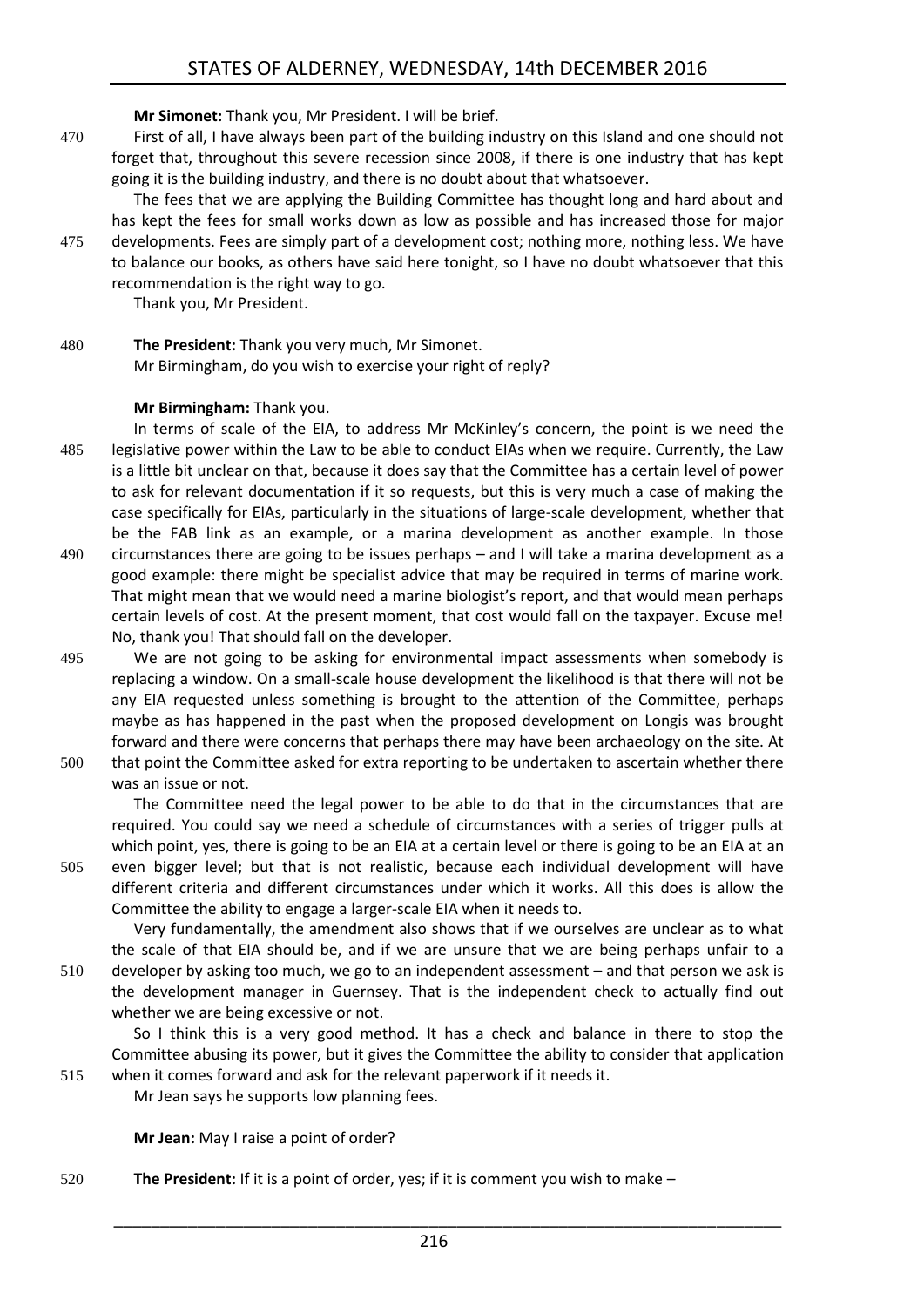**Mr Jean:** This Committee has a history of calling for advice –

**The President:** Is this a point of order?

525 **Mr Jean:** Yes, it is a point of order. Mr Birmingham said that advice would be called for. This Committee has a history of calling for advice and ignoring it.

**The President:** That is not a point of order –

530 **Mr Jean:** It is a point of order.

**The President:** – and it will be struck from the record. Thank you.

- **Mr Birmingham:** Mr Jean said he supported no planning fees I have yet to find when 535 Mr Jean has supported an increase in anything since he sat on the States; a very populist measure, but I would not say responsible. He seems to think that an extra £50 on, let's say, the cost of a £100,000 development is going to prevent that development going through. Somehow I do not think that is realistic.
- He mentioned small development and of course he mentioned satellite dishes. Obviously, he 540 is not aware that that is exempt development, so they do not actually require any fees. Perhaps Mr Jean needs to do his homework –

**Mr Jean:** Sir, I have another point of information.

545 **The President:** Mr Jean –

**Mr Birmingham:** – not just on BDCC but the Rules of Procedure of the States as well.

**Mr Jean:** I am entitled to reply to these points.

#### 550

**The President:** Mr Jean, please wait until you are asked to speak – if you are going to be asked to speak at all.

**Mr Birmingham:** In terms of the fees, not only did we discuss them very clearly in the BDCC; 555 we did go to the Finance Committee to ascertain their view about how we should be working in the future, and the Finance Committee agreed with our assessment.

As I have said, over the long term a 40% retrieval I think is optimistic, but we do have to increase fees. I myself am not a big fan of increasing fees.

- In terms of costs, Mr Jean again seems to be thinking that we are massively expanding the 560 BDCC. Actually, that is not the case. What we have done is we have used outside resource over the last two years to bring the planning structure of this Island up to date, and once that is done – and I hope that will be the end of next year – we will be back to a situation where we will no longer be using ARUP as an outside contractor, and by that point the size of the planning function going forward should slim back down slightly; but that is a future decision for future 565 committees.
- 

Other than that, I have no other issues apart from to ask for your support for this needed increase in fees.

#### **The President:** Thank you very much.

570 Mr Jean, you were talking about a point of order. I will draw to your attention, before you stand –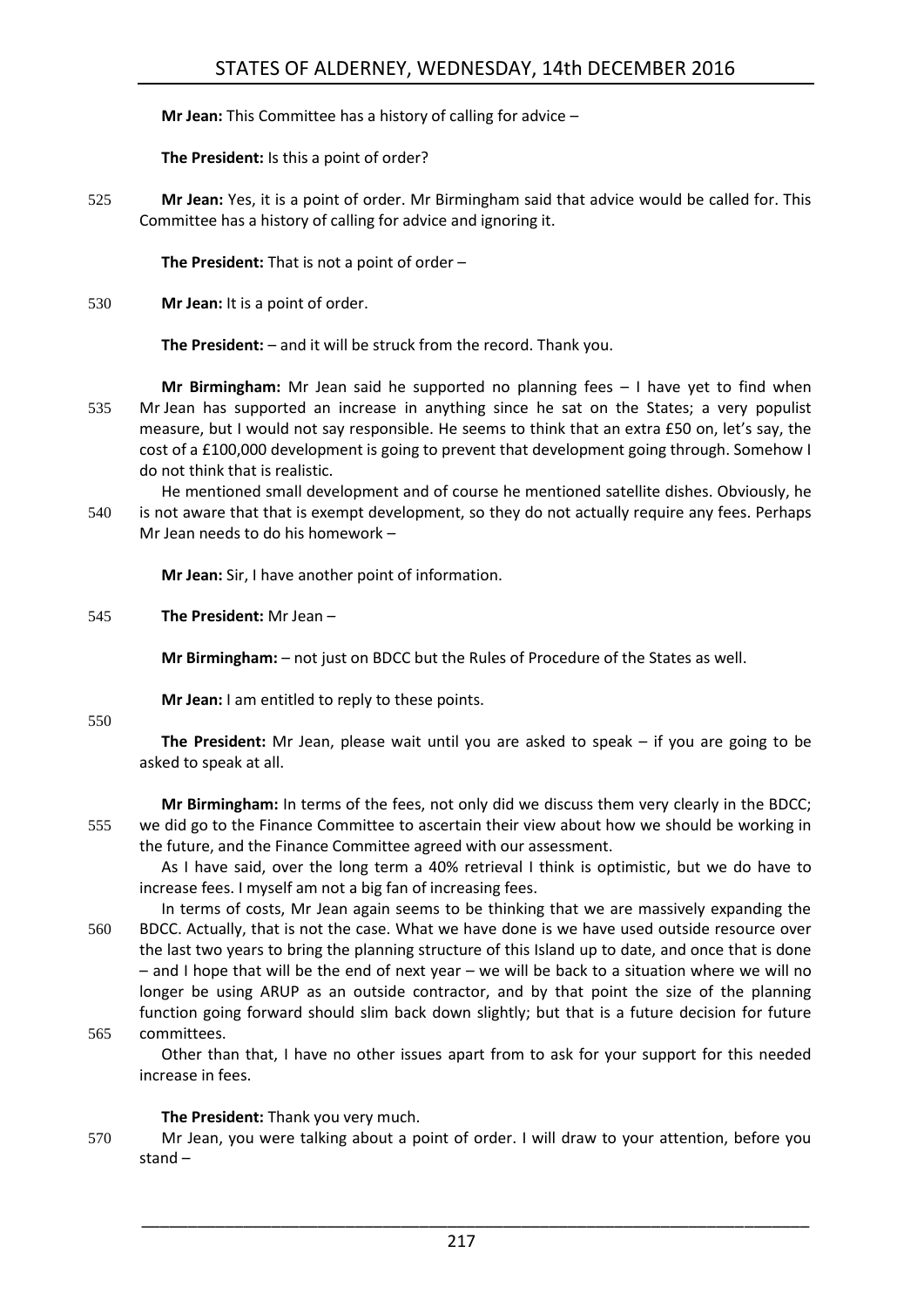**Mr Jean:** The moment has passed, sir, really.

#### 575 **The President:** Thank you.

Mr Greffier, would you please take that to the vote as set out in the Billet.

**The Greffier:** Thank you, sir.

The States of Alderney are asked to approve the Building and Development Control 580 (Alderney) (Amendment No. 2 and Fees) Ordinance, 2016.

*A vote was taken and the results were as follows:*

| <b>FOR</b>    | <b>AGAINST</b> | <b>ABSTAINED</b> |
|---------------|----------------|------------------|
| Mr Birmingham | Mr Tugby       | None             |
| Mr Harvey     | Mr Jean        |                  |
| Mr Simonet    | Mr Roberts     |                  |
| Mr McDowall   | Mr McKinley    |                  |
| Mr Rowley     |                |                  |
| Mrs Paris     |                |                  |

**The Greffier:** Sir, with 6 votes to 4, that motion carries.

**The President:** Thank you very much, Mr Greffier.

#### <span id="page-15-0"></span>**IV. Registration of Buildings and Conservation Areas under the Building and Development Control (Alderney) Law, 2002, approved**

*Item IV.*

*The States is asked:*

*To take note of the list of properties appearing in the States Register of Historic Buildings and Ancient Monuments as required by the Building and Development Control (Alderney) Law, 2002.*

**The President:** Could we please move to Item IV.

#### 585

**The Greffier:** Yes, sir.

Item IV this evening is the Registration of Buildings and Conservation Areas under the Building and Development Control (Alderney) Law, 2002.

A letter has been received from Mr Birmingham in his capacity as Chairman of the Building 590 and Development Control Committee and the States of Alderney have been asked to take note of the list of properties appearing in that States Register of Historic Buildings and Ancient Monuments as required by the Building and Development Control (Alderney) Law, 2002.

**The President:** Thank you very much. 595 Mr Birmingham, as Convenor.

#### **Mr Birmingham:** Thank you.

Your Excellency, Mr President, the Convenor advised that this register is required under law and that it has to be reviewed every three years by the States. This is a re-adoption of the 600 existing register, as a review is underway through the LUP 2016-17.

Comments on this Item included that the public lavoir is not maintained and needs sorting out. The Convenor noted this comment and stated that it would be passed on to GSC.

Shall I stay on my feet?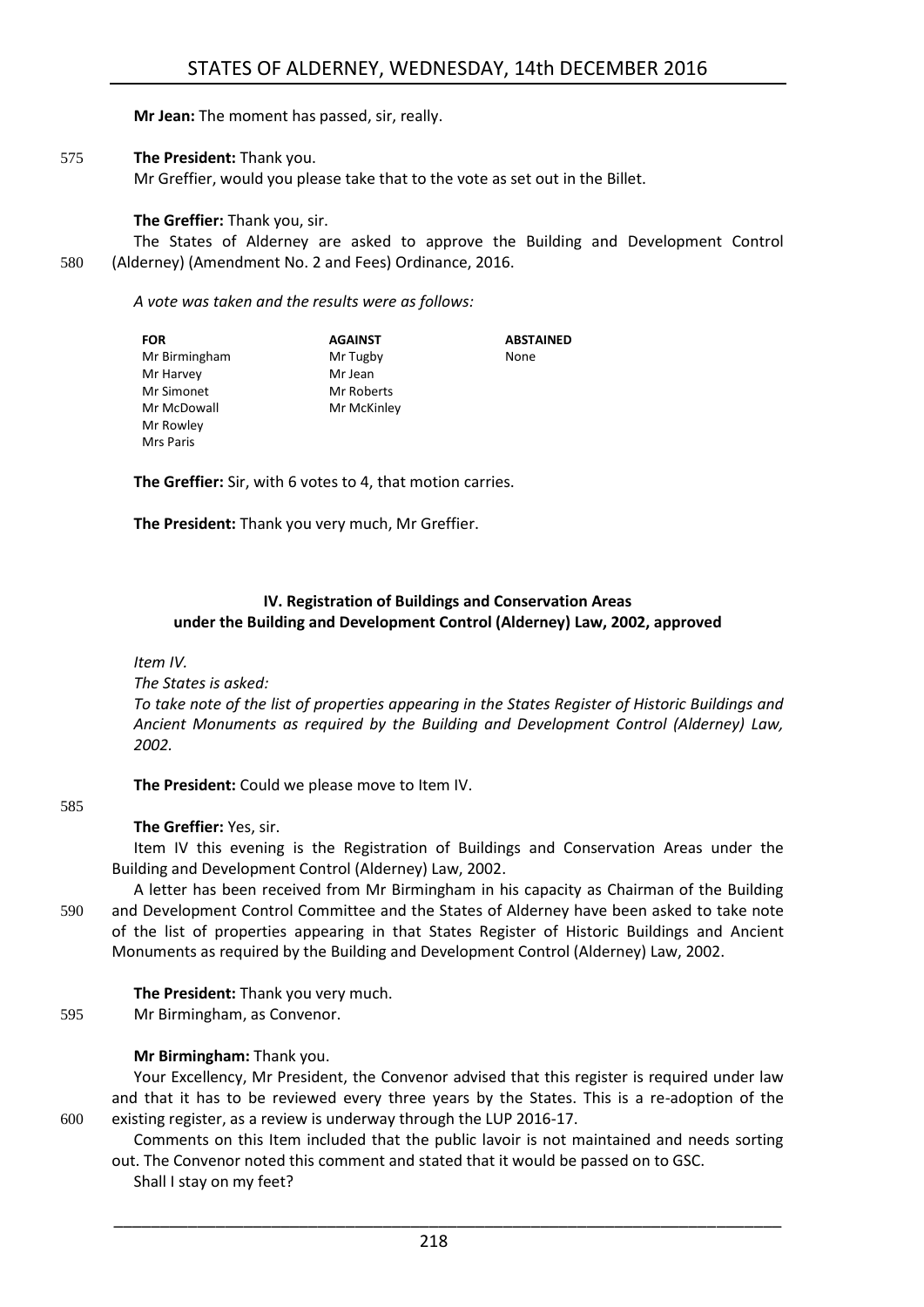**The President:** Thank you very much. Mr Birmingham is going to stay on his feet to propose 605 Item IV.

#### **Mr Birmingham:** Thank you very much.

Your Excellency, Mr President, fellow Members, this is a routine housekeeping measure. The Building and Development Control Law has, as part of it, a Register of Historic Buildings and 610 Ancient Monuments. The list was last published in October 2013 and requires updating every three years, so this is a re-adoption of the existing list with no changes.

You might ask why we are not making any changes. The reason for this is that, as part of the Land Use Plan process that is ongoing at the moment, one of the strands is in relation to is built heritage, and as part of that there have been a number of submissions to go to the Land Use

- 615 Plan about sites and buildings that may be required to be put on to the register at a later date. So the plan is that we re-adopt this as it stands at the moment and then, at some point later next year, after the LUP has taken place, we will look at bringing forward an updated buildings and ancient monuments list that may for the first time include items such as the German fortifications.
- 620 So I put this before the States and hope everybody will support it.

**The President:** Thank you, Mr Birmingham. Mr Simonet, I believe you wish to second this.

625 **Mr Simonet:** Yes, I am pleased to second this Item, sir.

**The President:** Thank you. Does any Member wish to speak on this Item? Mr Jean?

630 **Mr Jean:** Thank you, no, fine.

**The President:** Does any other Member wish to speak on this Item? Mr Tugby.

**Mr Tugby:** One small point. It is just that the States are building up by Sharp's Farm. Is that 635 really necessary to be classed as a listed building? It is a total eyesore!

#### **The President:** Point of information?

**Mr Birmingham:** I would just inform Mr Tugby that GSC next year obviously can apply to have 640 that removed from the Historic Buildings Register, if they so wish.

**The President:** Thank you very much. Does any other Member wish to speak on this Item? Please go ahead, Mr Roberts.

645 **Mr Roberts:** It is nice to see our heritage is protected and the value of Alderney is being watched over, and many thanks to Matt for all his work on this. I really do not know how he has found the time with the arrival of ARUP. Matt, I do not know how you do it.

However, I would like to see this extended to perhaps more German emplacements, particularly the site of Sylt camp and the surrounding areas, amongst others. This should also 650 have protection. Sylt is the only SS concentration camp in the Channel Islands. This was a site of great suffering for some, and this is part of Alderney's history which must not be forgotten at any cost. You cannot let this history disappear beneath the brambles. This is a European site of immense interest.

Thank you.

655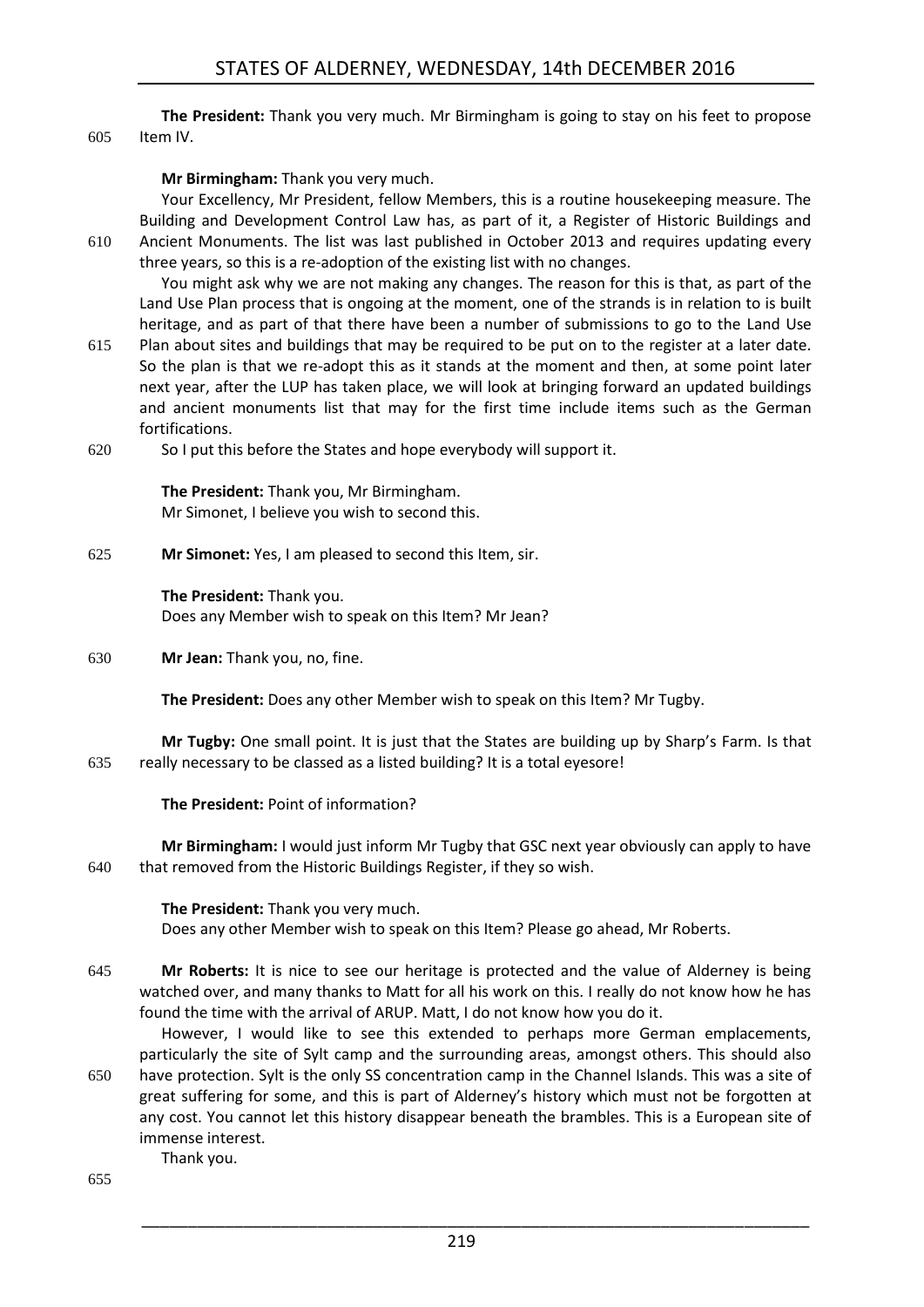|     | The President: Thank you, Mr Roberts.                                                                                                                                                                                                                                                                                                                                                                                                                                                       |
|-----|---------------------------------------------------------------------------------------------------------------------------------------------------------------------------------------------------------------------------------------------------------------------------------------------------------------------------------------------------------------------------------------------------------------------------------------------------------------------------------------------|
|     | Mr Birmingham: Point of information?                                                                                                                                                                                                                                                                                                                                                                                                                                                        |
| 660 | The President: Just wait a minute, unless  Can you do this in your summing up?                                                                                                                                                                                                                                                                                                                                                                                                              |
|     | Mr Birmingham: Yes, I can do.                                                                                                                                                                                                                                                                                                                                                                                                                                                               |
| 665 | The President: Thank you.<br>Does any other Member ? Yes, Mr McKinley.                                                                                                                                                                                                                                                                                                                                                                                                                      |
|     | Mr McKinley: Just to say that I understood that Sylt was already a protected site, and that<br>was agreed, actually, at one of the last meetings.                                                                                                                                                                                                                                                                                                                                           |
| 670 | Mr Roberts: I cannot see it on the list.                                                                                                                                                                                                                                                                                                                                                                                                                                                    |
|     | Mr McKinley: It may not be on the list, but I thought we had agreed it.                                                                                                                                                                                                                                                                                                                                                                                                                     |
| 675 | The President: Thank you very much, Mr McKinley.<br>Mr McDowall.                                                                                                                                                                                                                                                                                                                                                                                                                            |
| 680 | Mr McDowall: I had the misfortune in the UK to live in a conservation protected area and I<br>used to get these architectural fascists come round (Laughter) to tell me what to do with<br>property - a gross intrusion of my own rights. What I would hope here is that if conservation or<br>restrictions are extended to properties, at least the homeowner will have the opportunity to<br>object to that.                                                                              |
| 685 | The President: Thank you, Mr McDowall.<br>Does any other Member wish to speak on Item IV? No.<br>Mr Simonet, do you wish to exercise your right to reply?                                                                                                                                                                                                                                                                                                                                   |
|     | Mr Simonet: No, thank you.                                                                                                                                                                                                                                                                                                                                                                                                                                                                  |
| 690 | The President: Mr Birmingham, would you care to sum up?                                                                                                                                                                                                                                                                                                                                                                                                                                     |
|     | Mr Birmingham: Thank you, Mr President.<br>Just quickly on the matter of Sylt, Mr McKinley is correct. What we did, I think it was April last<br>year, was BDCC brought forward, or I myself as Chairman brought forward a request to get the<br>view of the States as to whether Lager Sylt should be protected and the agreement of the States                                                                                                                                            |
| 695 | was that it should be.<br>Since that point, obviously, we have gone into the Land Use Plan process. Currently, it is in a<br>sort of slight semi-limbo, in that it is protected under the Land Use Plan as a protected zone, but<br>it does not have any specific protection in terms of a conservation area; but as part of the call for<br>sites that is ongoing at the moment, the Lager Sylt is one of those and what I hope will come out                                              |
| 700 | of that, in terms of the discussions, is finding the right way forward for its protection.<br>One of the issues that we have is that while we have the Land Use Plan on one side and we<br>have conservation areas and conservation zoning on the other, conservation areas really tend to<br>deal more with built environment rather than  In the case of Sylt, it is an area out in the<br>countryside and so it might require a slightly different approach. For example, in the UK they |

705 would use what are called SSSIs, which are sites – appropriately 'SS' in the case of Lager Sylt – of special scientific interest, and what you do is you put a designation on the area specifically in relation to that. What I hope is that the discussions we are having currently with ARUP through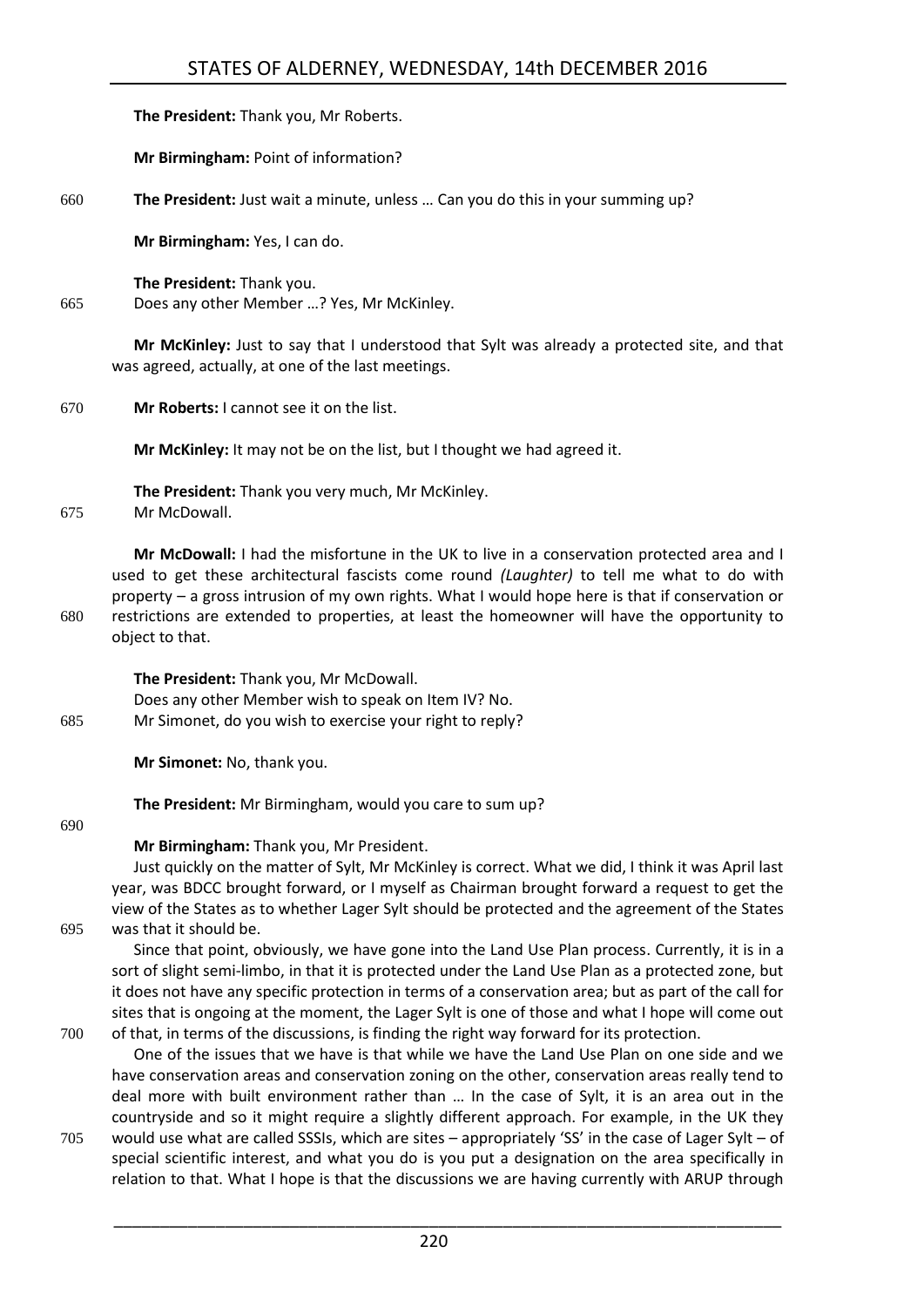the call for sites process will come up with a more suitable method for its protection. So that is part of the process which will be ongoing all the way through next year.

710 Speaking on behalf of the architectural fascists, there is within the Law the ability for a householder to appeal (**Mr McDowall:** Okay.) a listing on their house or a listing on the register. There are always checks and balances all the way through the Law on this.

**Mr Roberts:** I thank you.

715

**The President:** Mr Roberts, can we have one person speaking at a time, please.

**Mr Birmingham:** Other than that, I have nothing to add.

720 **The President:** Thank you very much.

**Mr McKinley:** Could I ask a point of clarification, sir, please?

**The President:** If you want to bring up a point of order you may do so, but that should be to 725 draw attention to a breach of any of these rules, to correct an inaccurate or misleading statement made by a speaker, or to explain something which you have said before which has been taken incorrectly; otherwise, no.

**Mr McKinley:** I only wanted to say that actually something like Lager Sylt is owned by a 730 number of people; it is not just the States.

**The President:** The answer is no.

735

**Mr McKinley:** Right, sir.

**The President:** Thank you. Mr Greffier would you please take that to the vote.

**The Greffier:** Thank you, sir.

740 Mainly, the States are being asked to take note of the list, there is no express resolution contained within Item IV. However, I am happy to put it to the vote, if you wish.

**The President:** Is somebody coming in?

745 **The Greffier:** There is no express resolution, sir. Do you want me to put it to the vote?

**The President:** Yes, I think we do want to put it to the vote. Yes, please.

**The Greffier:** In that case, sir, the States of Alderney are asked to take note of the list of 750 properties appearing in the States Register of Historic Buildings and Ancient Monuments as required by the Building and Development Control (Alderney) Law, 2002.

*A vote was taken and the results were as follows:*

| FOR           | <b>AGAINST</b> | <b>ABSTAINED</b> |
|---------------|----------------|------------------|
| Mr Tugby      | None           | None             |
| Mr Birmingham |                |                  |
| Mr Jean       |                |                  |
| Mr Harvey     |                |                  |
| Mr Simonet    |                |                  |
|               |                |                  |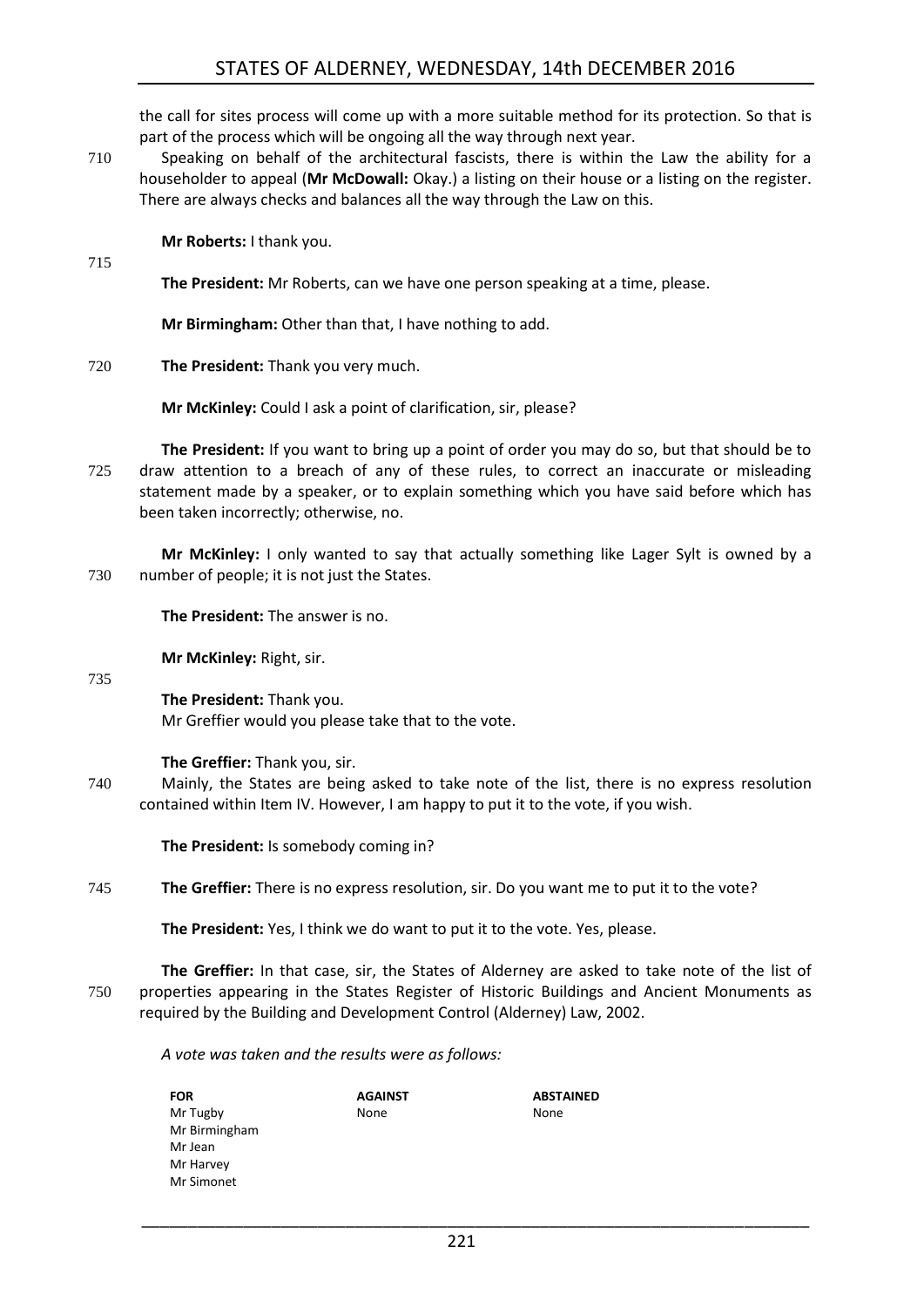Mr McDowall Mr Rowley Mr Roberts Mrs Paris Mr McKinley

**The Greffier:** Sir, that motion passes.

755 **The President:** Thank you very much indeed.

#### **V. Annual Reports of States Committees for 2016**

<span id="page-19-0"></span>*Item V.*

*(i) Annual Report of the Policy and Finance Committee. (ii) Annual Report of the Building and Development Control Committee. (iii) Annual Report of the General Services Committee.*

**The President:** We will move to Item V, please.

760 **The Greffier:** Thank you, sir.

Just before moving on to Item V, may I remind those members in the public gallery that they are not permitted to use electronic devices during the course of these proceedings.

Item V this evening is Annual Reports of the States Committees for 2016.

On 4th May 1977, the States resolved to instruct all committees to prepare an annual report 765 and for that report to be debated at the December States meetings. The three reports are appended thereafter, sir.

#### **(i) Annual Report of the Policy and Finance Committee**

<span id="page-19-1"></span>**The President:** What I intend to do, for the sake of clarity, is take these annual reports individually. So, Mr Birmingham, as Convenor, when you rise for the first time, could you please give the Convenor's report on the Policy and Finance Committee.

#### 770

**Mr Birmingham:** Okay, thank you, Mr President.

On the Annual Report of Policy and Finance the following comments were made.

One observed that the Report is very thin and it does not say anything about policy and finance matters that have happened in 2016. I noted the statement.

775 There was a question as to what is happening with the coin contract. The Treasurer clarified that the contract with the new provider has yet to be signed. It is with the Law Officers for drafting and will become in effect from 2017.

**The President:** Thank you very much.

780 Mr McDowall, would you care to introduce your Report, please.

**Mr McDowall:** Yes, thank you very much indeed.

Your Excellency, Mr President, ladies and gentlemen, I just want to make an apology. I see that in the text I said there were four additional special meetings, and I only have down three. 785 The third one – Freudian slip – the Aurigny Budget for 2017, is certainly way beyond our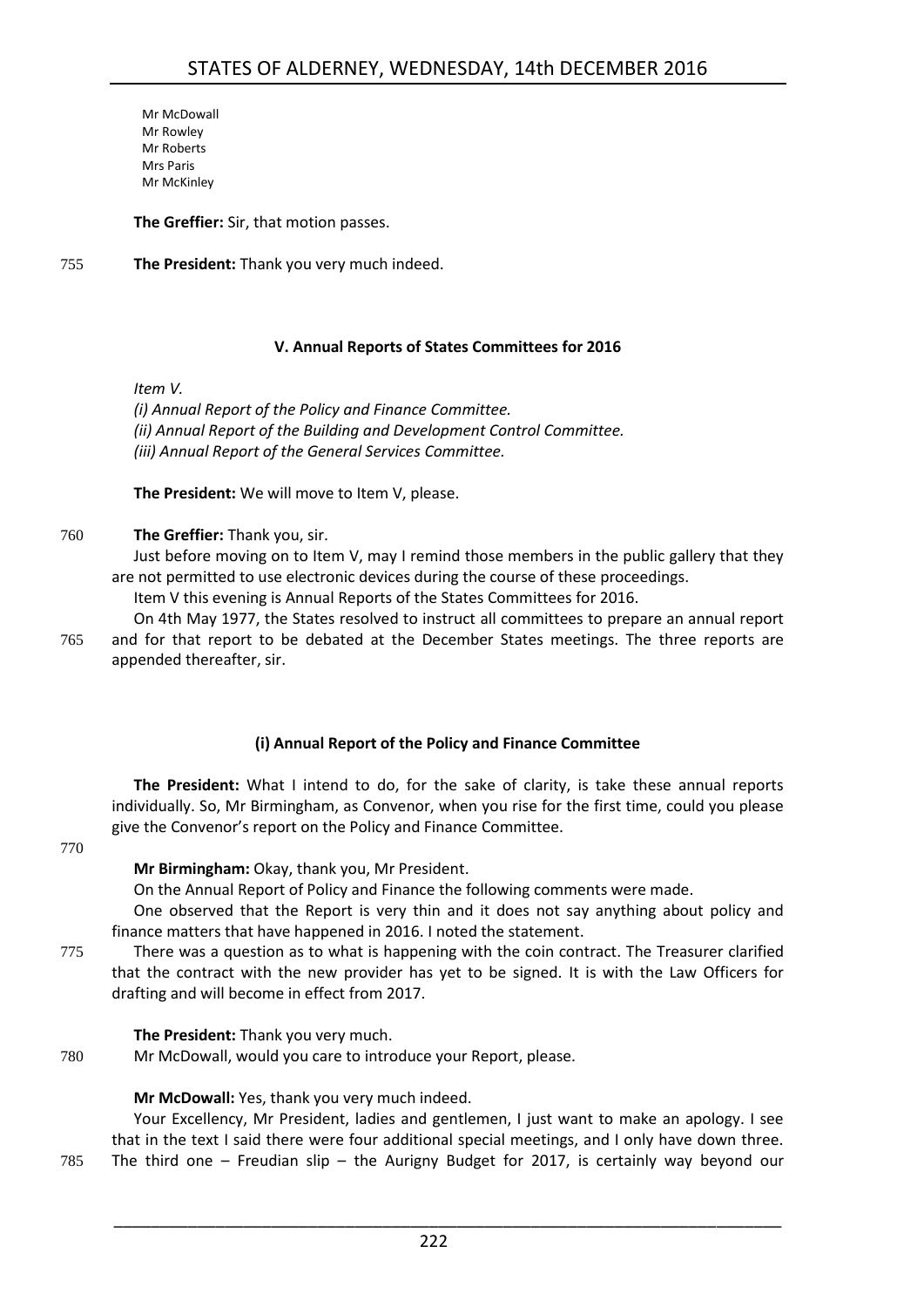competence and certainly is in the world of fantasy. So the third item is Aurigny and the fourth is the Alderney Budget for 2017.

I want to make some broader philosophical observations. There are some big issues that have arisen over the last two to three years. I have listed the main ones. They are ongoing, there has 790 been a lot of debate on them and there will be a lot of debate in the future.

I think the most important thing is that, first of all, a lot of these are now external events. In other words, these are not local matters, so one has to respond much more to external events and that will inevitably lead to time constraints on addressing some of the issues.

The second thing is that I believe States Members in the future must not look upon this as 795 some tiny Ruritanian hideaway, but as part of the real world – people must get used to that, and I am not sure everyone is.

The third point I would make is that a lot of these issues will actually require, I think, discussing in much more detail in sub-groups as they come for final decision. There is a lot of complexity here. The pathway is not defined on a lot of them and there are some big challenges 800 for the States over the next four years.

As this is my last meeting and I do like to be a bit of a crystal ball gazer … I have been quite good on a lot of matters but not very good at crystal ball gazing on the results of the States election here. But I did get Trump right and I got Brexit right, so I suppose I am halfway there. But a couple of points, I think.

805 There will still be more tussle, I think, in the financial relationship with Guernsey. I do not see the service from Aurigny improving and I just hope it does not end up in something like a judicial review. I suspect we will not get all the funding we require for the airport runway and we will have to look at other sources.

Brexit, I believe, will bring the Crown Dependencies much closer to the UK.

810 The FAB link, or F-B Link will take place because the UK and France want it and Alderney is a mere side line in that.

Political administrative governance will really have to be solved, whether it is through external or whether it is through internal sources, because the current States, structure and processes are not equipped, frankly, to take these major decisions.

815 Economic development will continue to be a major issue, probably long after I am dead. I do not intend to die soon, you will be pleased to know!

I am very happy to talk about these, but I think all of them will be subject to a lot of debate in the future and each is probably worthy of a book in itself.

Thank you very much.

#### 820

#### **The President:** Thank you, Mr McDowall.

Does any Member wish to comment on the Annual Report of the Policy and Finance Committee? Mrs Paris.

#### 825 **Mrs Paris:** Thank you, sir.

Your Excellency, sir, fellow Members, I think 2016 has been a difficult year, and in my opinion it has been mismanaged in some respects; and I think this P&F report reflects this.

We are supposed to be looking at a report on what has happened in this last year. It is perfunctory. That is not my word; it is the word of a member of the public at the last People's 830 Meeting. And so I would like to raise the following questions.

We have had our successes and areas of work in progress, but why are they only given such a brief mention in passing? To be fair, they are probably better elaborated in Mr McDowall's recent pamphlet 'Keep the best, improve the rest'. However, over time this will be scrap paper – or possibly a manifesto from beyond the political grave. However, for the last nearly 40 years it

835 is here on the Billet at the December States meeting, recorded by *Hansard* that the official record of the annual committee reports and the questions thereon remain to be referred to. Is this not more appropriate?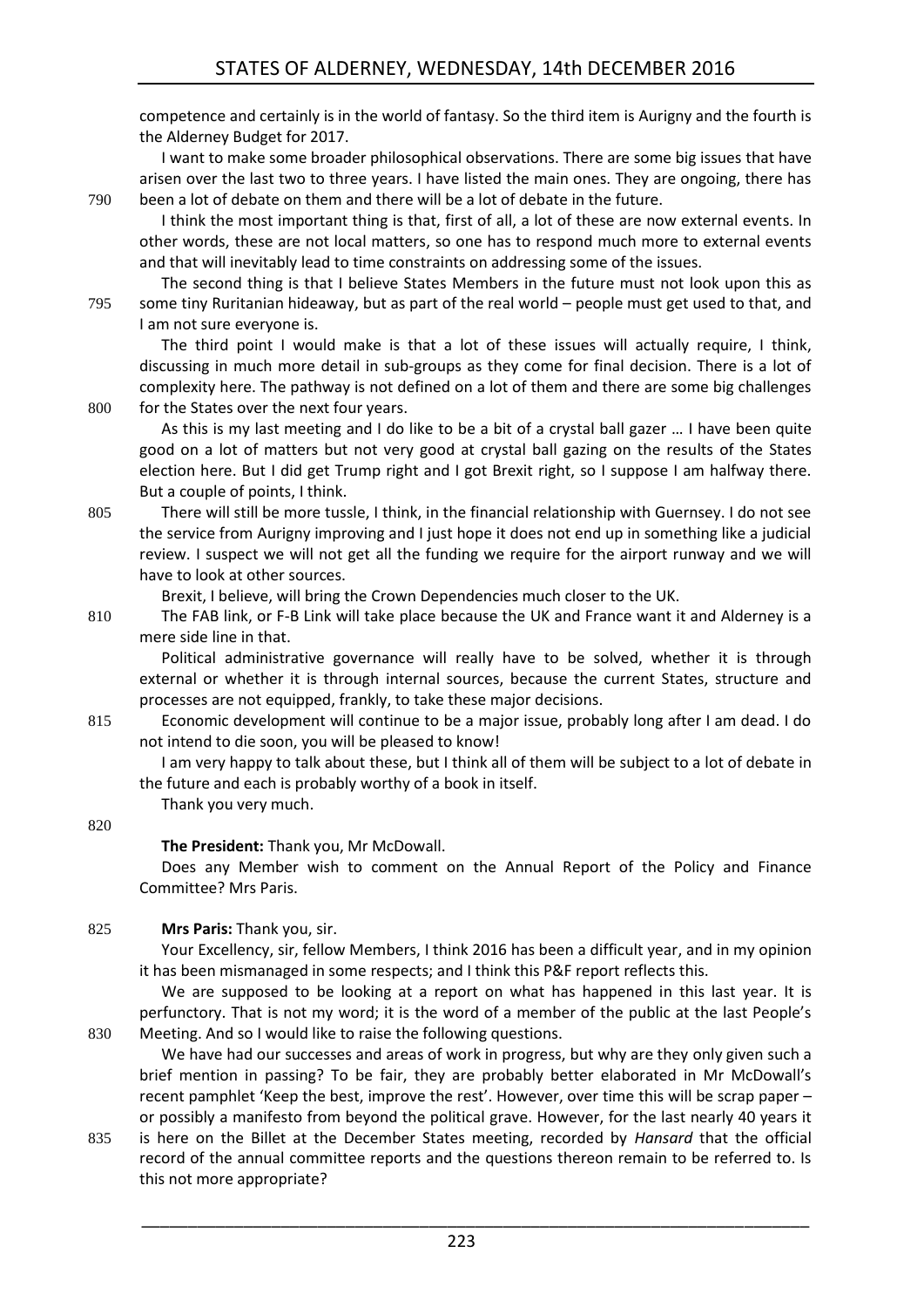In 2014 and 2015 the P&F report also contained reports from some or all of its subcommittees. Why not this year? There is no report from the Finance Committee. Business 840 Development, since its hostile takeover by the Finance Committee, seems to have sunk without trace. There is no report on tourism, one of the major planks of our economy. Generally speaking, I am not one for conspiracy theories, but does this, combined with a complete absence of meetings of the subcommittee timetabled for next year, give credence to the rumour that tourism is to be privatised?

- 845 This report seems to me to be mainly an attempt to defend the actual number of P&F meetings called by the Chairman throughout the year. Should this really be its main purpose? They may have coincidentally added up to a respectable number, but several were at short notice and with important items added to the agenda at the last minute. This was said to be in the interests of flexibility, but one person's flexibility is another person's lack of organisation,
- 850 and it obviously gave the impression of a States buffeted by events, never quite on top of the job, unable even to produce the minutes of its meetings in a timely fashion. Finally, we are very well aware of the levels of dissatisfaction felt by the electorate, and

lessons must be learnt about being more transparent both about our activity and in combatting misinformation more robustly. Most of those who were brave enough to stand for re-election 855 paid a harsh price for these perceptions of the electorate and we are losing the combined experience and expertise of two of the last three Chairs of P&F as a result.

Isn't this formal Report one of the more obvious opportunities that there is in the year to engage with our electorate? I am afraid I find it beggars belief that it should have been thrown away so lightly by the Committee's current Chairman.

860

**The President:** Thank you, Mrs Paris. Mr Jean.

**Mr Jean:** I am very disappointed in this Report. What I am going to say is this: I feel let down. 865 Every single States Member who participated in each of these committees and worked for them, whether we agree with their views or not – and sometimes we have disagreed, let's face it ...

The point about this is I could not agree more with many of the words said by Mrs Paris. There are whole rafts of information here sadly missing. I do not know how this happened, but it is the worst report I have ever seen. In fact, it just barely makes three-quarters of a page. It is

870 just a travesty.

#### **The President:** Thank you, Mr Jean.

Does any other Member wish to comment on Item V(i)? Mr Harvey.

#### 875 **Mr Harvey:** Thank you, Mr President.

Your Excellency, ladies and gentlemen, fellow States Members – last time I shall be able to say that, I am afraid. This report marks the end not just of the year but for its author, Mr McDowall, and myself and others, the end of our term in the States. I had hoped you might end with a bang, but what we have got is rather a whimper.

- 880 Mr McDowall's path and mine have diverged recently. Mr McDowall decided to leave the ship – I use the term 'leave' rather than 'jump' the ship. As a sailor, I decided to try and stay with it, but the electorate decided I should walk the plank, which is what I shall be ritually doing tonight. The net result is the same: we both ended up in the water.
- Every States must end with unfinished business. It is a frustration and it is exacerbated by the 885 two-yearly elections, a matter which my colleague Mr Birmingham drew attention to at the last meeting, and I sincerely hope that the new States will take some fairly action to stop this nonsense of two-yearly turnover. It is really not necessary in this modern world.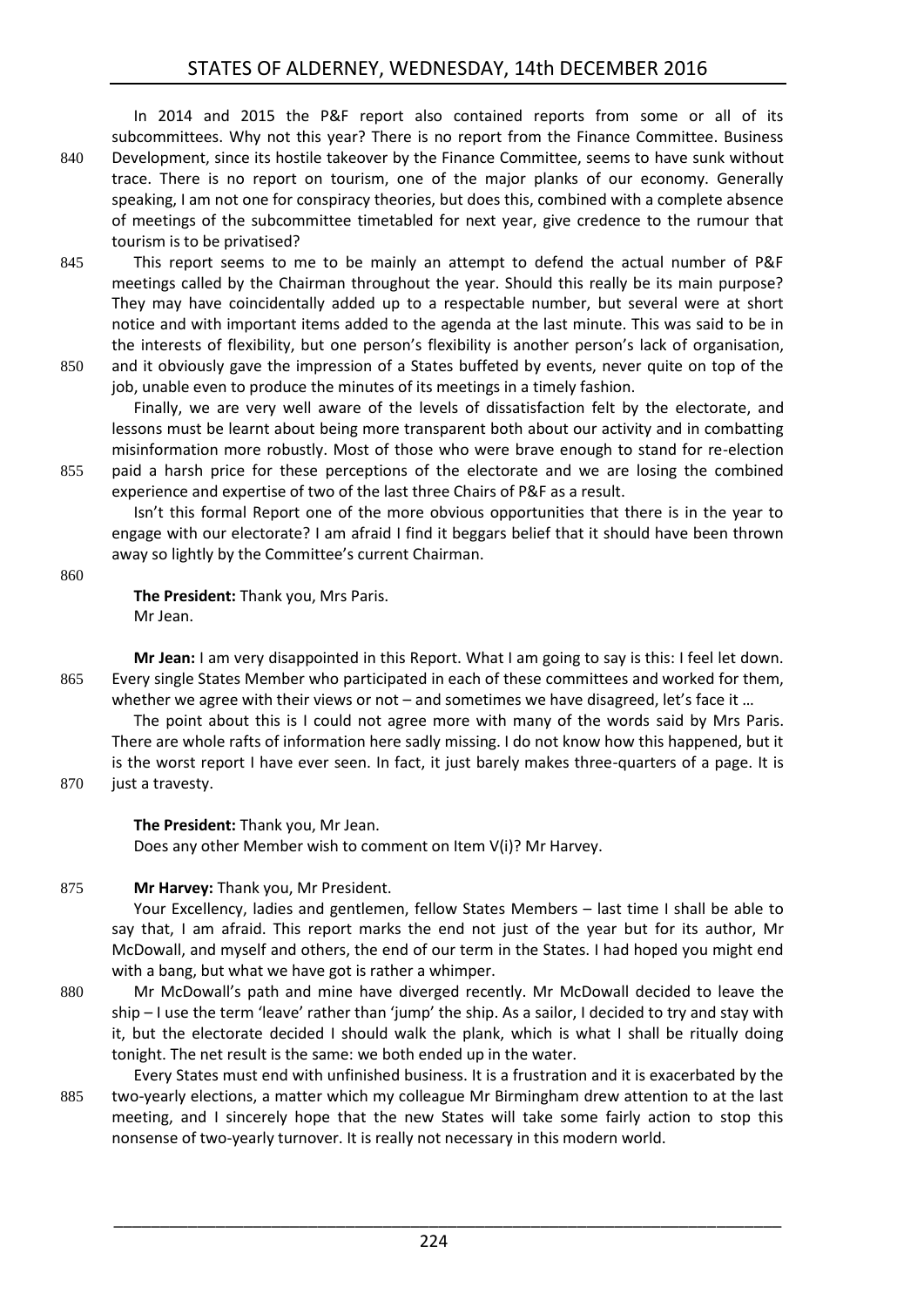New States Members and the new States – and it is good to see some of the new States Members here in the gallery today – will have many challenges, and I wish them every success in 890 addressing those challenges. Two in particular I would like to just briefly mention.

One is that I think over the last 12 months the relationship with Guernsey has deteriorated, which is very sad because a lot of effort has been put into trying to improve that relationship, and it is reaching a critical point, as Mr McDowall has said, with the financial relationship review.

Also, we have seen the growth of pressure groups and lobbyists. These should be listened to, 895 but they should not be allowed to dominate the agenda or to deter the States Members from the priorities they have set for the Island.

The new States will have renewed energy and impetus and new ideas, which is excellent and is good and part of the democratic process, but progress here is always as much about perspiration as inspiration and, as has been said before, there is much hard work ahead, and 900 unless the majority, if not all of the States Members engage fully with that, success will be looming.

Finally, the States Members need courage – not a word that is often mentioned here. They need the courage of their convictions, of course, but they also need a willingness to be brave enough to change their minds if new facts and circumstances or a greater understanding of the

905 issues leads to a reconsideration of views. They need the courage to withstand the onslaught of opposition in pubs, Victoria Street and even, on occasion, in their own homes, which is part and parcel of life in a very, very small Island with a very 'interesting' electorate, shall we say. And finally, they need the courage to recognise the unique position and responsibility of being an elected Member and to withstand the forces, both within and outside Government, who try to 910 dilute or diminish their position.

Mr President, fellow Members, thank you for your company over the last four years' rollercoaster ride. It has been, at times, exciting, frequently frustrating, but never dull. I am proud to have served as an Alderney States Member at a time when politicians are generally considered to be the lowest of the low. Well, I am sorry, but I was proud to be one.

915 I am sorry I am leaving you so soon, but I wish you every success in the future. Thank you.

**The President:** Thank you, Mr Harvey. Mr McKinley.

920 **Mr McKinley:** Very briefly, sir, I have to agree with almost all of what Mrs Paris had to say; I will not go over that again.

I did think that we could take a leaf perhaps out of Guernsey's book, where they recently had several days' debate on the Policy and Resources plan for the next 10, 15, 20 and 25 years. They actually preceded that with the Budget. I thought that was perhaps the wrong way round and 925 that they should have decided the plan first and then decided the Budget later, but all the same I think that we should be going ahead with a clear Policy and Resources plan, a clear economic development plan, and I think that is one of the priorities of the States for the start of next year – to identify the priorities and to work hard to achieve them.

- With regard to funding, I quite understand exactly what the problem is. I quite understand, I 930 think as Mr McDowall said, about the airport improvements and improvements to our airline. But if we were to work a little harder … I know there is ongoing work now to ensure that we get a lot more from the FAB link. The FAB link is going to happen, I am sure, but we are all looking for a lot more return and I know there is a lot of work going on in the background to ensure that we do get rather more than the £70,000 mentioned in the option agreement. We should 935 actually be getting  $£50$  million or  $£60$  million a year perhaps out of it. If we could get that  $-$ *(Interjection)* Yes, it is quite possible, and if you have read the figures and understood the work
	- that other people are doing, not States Members, and I know that work is ongoing, we could then perhaps finance our own airline, even perhaps our own ferry service, and indeed improve the airport.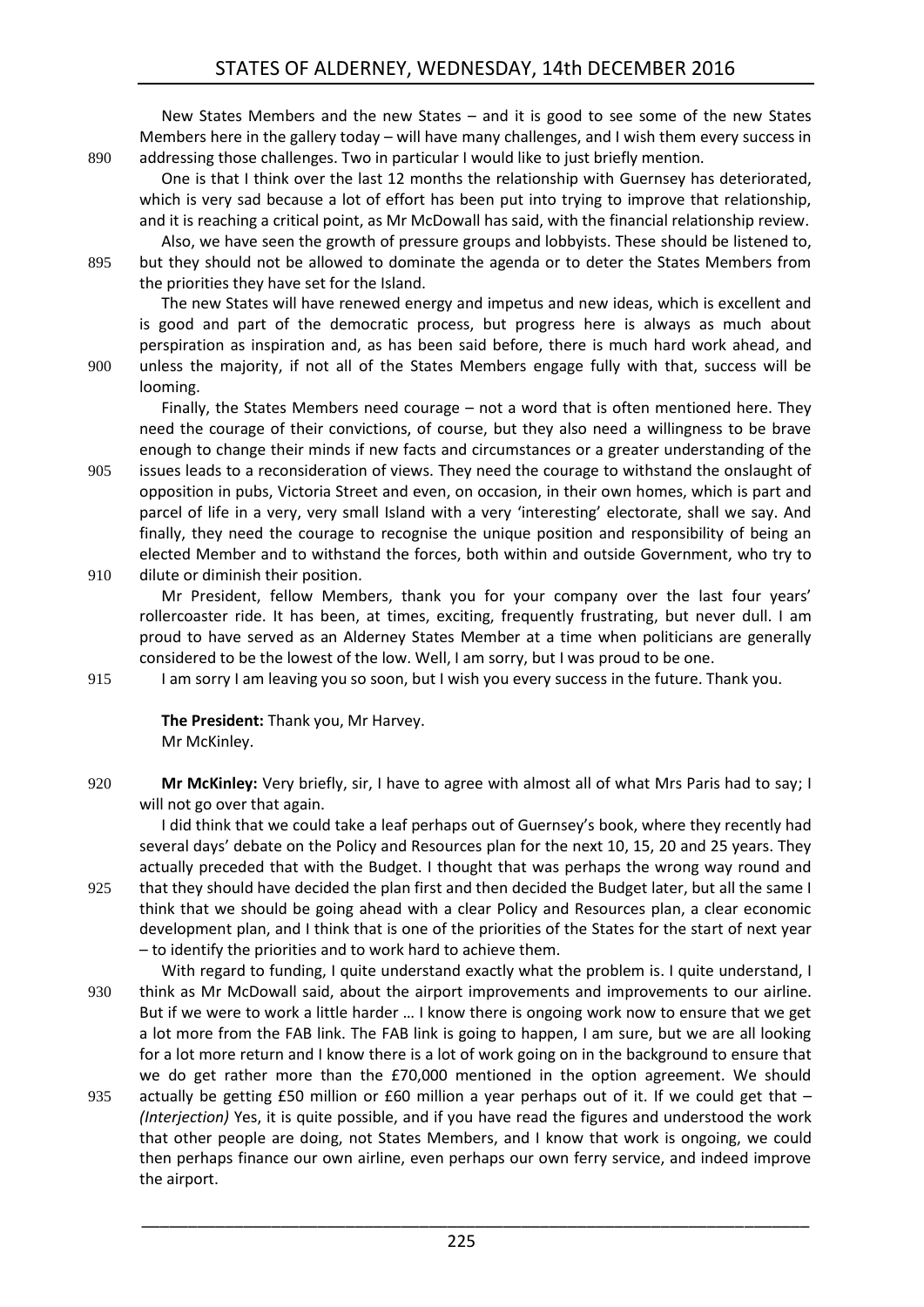940 **Mr McDowall:** A bit optimistic!

**Mr McKinley:** Yes, I am being optimistic, Mr McDowall, and not pessimistic. Thank you very much, sir.

945 **The President:** Thank you, Mr McKinley. Does any other Member wish to speak on the Annual Report? Mr Simonet.

#### **Mr Simonet:** Thank you, Mr President.

I would just like to thank Mr McDowall for his Report. I like to see one that is contained on 950 one side of a sheet of A4; that delights me. He could, of course, have satisfied many people by doing a 25-page report that nobody would have read, but I do not think that would have helped the situation at all.

Everybody knows the work that Mr McDowall has done. He has worked tirelessly, he has advanced the cause of this Island in no uncertain terms throughout his tenure, and I 955 congratulate him for it.

**The President:** Thank you, Mr Simonet. Mr Birmingham.

960 **Mr Birmingham:** Thank you very much, Mr President.

Firstly, I would just say I have much sympathy with what Mr McKinley said about having a clear legislative programme for future States. I think that is very true and I agree completely with him on that.

I will just quickly say that obviously some have come to kill Caesar, *(Laughter)* so I suppose it 965 might be my job to maybe praise him, and this is for both Mr McDowall and Mr Harvey.

Some would assume that absolutely nothing has happened over the last four years. In fact, that could not be further from the truth. Many very important pieces of legislation have been brought forward and put through P&F, much of it driven by Messrs Harvey and McDowall. Just a few examples … Inheritance Law reform has been hanging around for years: finally done and got

- 970 through. The Alderney Foundation, a very important tool for the future of the Island. Fundamentally important was the review and revision of the States Pension Fund, which seems to have been forgotten in the mists of time – a spiralling pensions deficit which has now been dealt with, predominantly thanks to Mr McDowall. And of course I remember back in the dim and distant past the days when we did not have an Economic Development Plan to criticise –
- 975 well, at least now we have an Economic Development Plan to criticise, and that is a major step forward. So I would just like to say thank you to both of them for their hard work as Chairs of P&F over the last few years.

#### **The President:** Thank you, Mr Birmingham.

980 Does anybody else wish to speak on the Annual Report of P&F? Mr Roberts.

**Mr Roberts:** Yes, please, sir. I would just like to echo Mr Simonet's comments on Mr McDowall. He will be sorely missed. The work he has done in saving our pension deficit has been enormous. The ideas he has brought to this States are going to be very much missed. 985 Thank you.

#### **The President:** Thank you.

Mr Rowley, do you wish to comment on this item?

990 **Mr Rowley:** No, nothing, really, sir. I would like to echo what Mr Roberts said.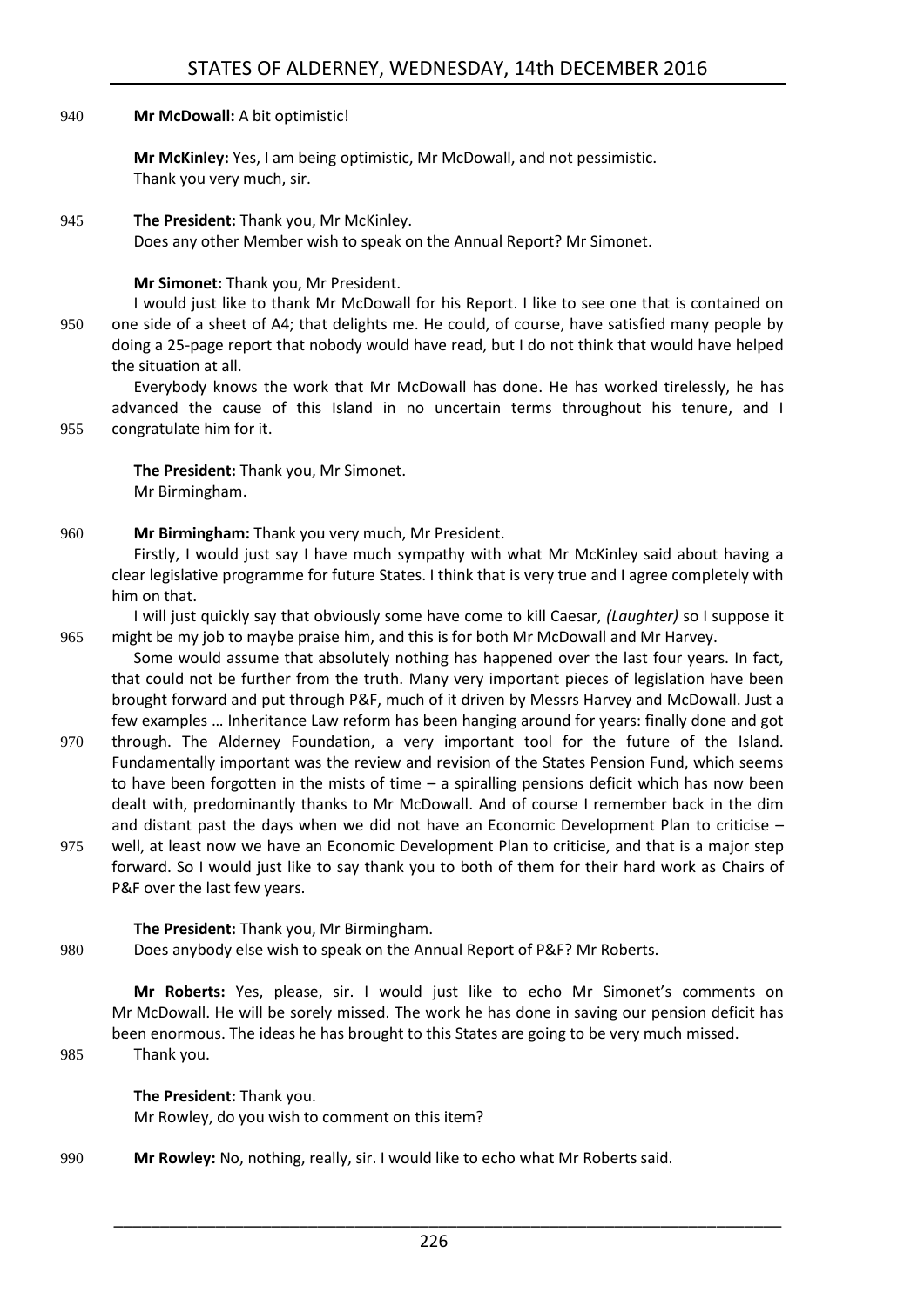**The President:** So you *would* like to say something, yes? *(Laughter)*

**Mr Rowley:** No, I've said it now, sir, thank you.

**The President:** Mr Tugby?

**Mr Tugby:** Nothing more, sir.

1000 **The President:** I think that covers everybody; I do not think I left anybody out there. Mr McDowall, would you wish to exercise your right of reply?

**Mr McDowall:** Just very briefly, Mr President, Your Excellency, ladies and gentlemen, I would like to thank everyone for their comments. Thank you.

1005

995

**The President:** Thank you very much, Mr McDowall.

#### **(ii) Annual Report of the Building and Development Control Committee**

<span id="page-24-0"></span>**The President:** Mr Birmingham, as Convenor, can we move on to the Annual Report of the Building and Development Control Committee, please.

#### 1010 **Mr Birmingham:** Thank you, Mr President.

The first question was how much has the ARUP report cost so far  $-1$  will deal with that in a moment. The Convenor stated that the ARUP review phase 1 has been signed off and has been published in the States of Alderney accounts. Phase 2 is still ongoing with three pieces of work, and costs can be provided for the States Meeting. The Treasurer has since given me details,

- 1015 which have clarified that phase 1 totalled £27,000, as published in the 2014 accounts; phase 2, relating to 2016, totals £86,500, broken down over several phases, which include Economic Strategy, Natural Environment Strategy, Built Environment & Heritage, with some work carried out by other parties, such as the Alderney Society and the Wildlife Trust. In relation to 2017, the final phase is expected to cost £48,000, relating to plan drafting and plan finalisation. I will stress
- 1020 again this is outsourcing, because we do not have the capability within the States to be able to do it ourselves.

The second part was C-Permits: the BDCC should pass so many builds per year – that is referring to the C-Permit system – and the greenbelt is in danger. I stated that, with the ARUP recommendation of 400 homes over 20 years, we hope to improve the population, housing and 1025 economic future of the island. The Housing Report suggested 400 new dwellings to support a

population of 3,000. There is already adequate zoned land with the use of the hierarchy system that strengthens the greenbelt areas, and there is a monitoring system within the Housing Strategy itself.

That is the detail of the report.

1030

**The President:** Carry on and introduce your Report.

**Mr Birmingham:** Well, the Report is there. I do not intend to go through it point by point. Instead, I would just like to again praise the Caesars again, rather than kill them, and that is the 1035 two other Members of the States who are leaving us tonight, who are Mr Simonet and Mr Rowley, whom I have had the pleasure of working with on the Building and Development Control Committee for the last four years.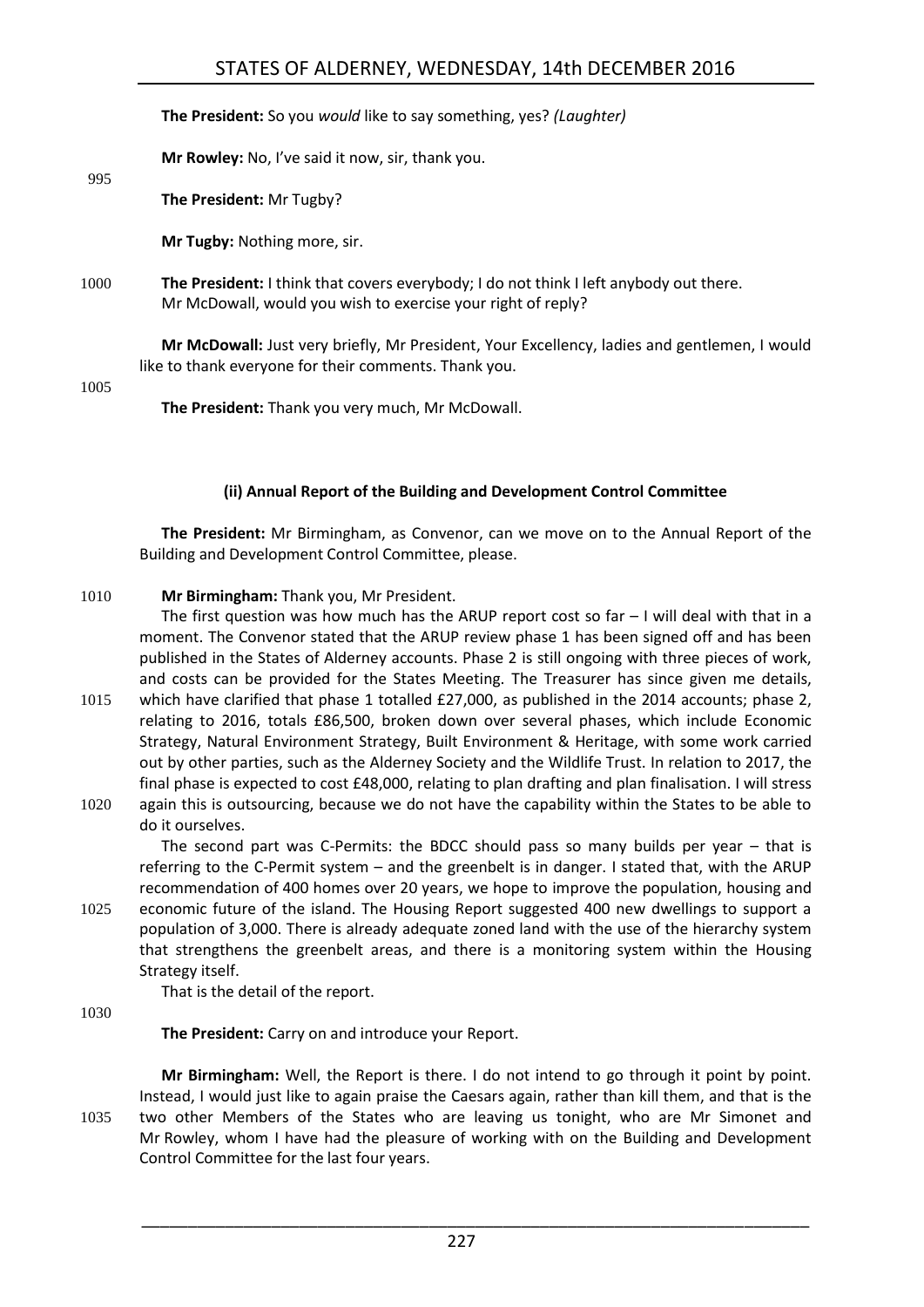The ARUP review, I think most people would agree, was fundamentally important – well, perhaps not Mr Tugby and Mr Jean – for going forward from approving the planning system on 1040 the Island.

- I can say, quite thankfully, that the idea was entirely Mr Simonet's, and so if you want to blame anyone you can blame him! *(Laughter)* Over the time, we have had some interesting discussions and battles in BDCC in regard to maybe applications. I think it is fair to say we both have strong opinions, but I have always delighted in our little tussles, Mr Simonet, and as I have
- 1045 always said, the way the debate usually goes is I put my points over, you put your points over, we discuss the items, thoroughly thrash out all the issues and then finally decide I was right. I have to say it has been a pleasure working with you.

Likewise, Mr Rowley, your good humour has always been appreciated all the way through. I wish you, gentlemen, all the best in your political retirements.

#### **The President:** Thank you.

1050

Does any other Member wish to comment on the Annual Report of the Building and Development Control Committee? Mr Jean.

1055 **Mr Jean:** Your Excellency, sir, I am very grateful that the costs of ARUP, I realise they have been published, but it is good that the questions have been answered.

I want to centre my remarks about my concern, which I have already raised on several occasions, about the C-Permit system and the way that that has been done away with in favour of the private developer. To me, it undoes 40-50 years of work to conserve, protect and try to 1060 look after the indigenous population and see to it that those provisions were only kept for them.

The reason I say this is because it is quite clear that things have changed, and they have changed in ways that no one really could have ever seen coming. One of the things is the difficulty in getting the mortgages for the actual land buy, and the second part of it is the fact that the property market is at such a state that it is actually cheaper, rather than buy the plot 1065 and go through the bank … and the back do actually accept this … whereas they are not so easy in accepting new build and plot, they will accept to buy an existing property. That is a curious change.

The point about it is that the evidence for doing away with the C-Permit – and it was raised at the People's Meeting with me – was misguided. I am and always have been extremely unhappy 1070 about it in favour of the private developer, and I think we will live to rue the day on the activities of this Committee and what they have done, riding this coach and horses through the work of 50 years of successive Building and Development Control Committees.

I draw attention once more – and I know that I have done this before – to the original and first call for sites, which brought forward sites of an acrimonious nature which had previously 1075 been dealt with by successive Building and Development Control Committees, including myself and Mr Simonet when both members of the Building and Development Committee in 1991-92.

The point about this, for me, is that this land should not be up for a free-for-all just because of the depressed state of the market and the fact that the young ones cannot raise a mortgage on land and a new build but they can on properties that are costing half the price that they once 1080 cost. We have now also, as regards that, plumbed new depths in seeing sale prices of house prices being achieved – for once house £80,000, and for another one sold recently £89,000.

What happens in due course, for me, is that should we get round – and I believe we are getting nearer to it  $-$  to dealing with the transport problem and the Island and the economy reflates and perhaps the value comes back to more of a normal level, which … Let's face it, 1085 Guernsey has been enjoying a far better level of ability to sell houses –

**The President:** Mr Jean, could you please restrict your comments –

**Mr Jean:** No, I am just –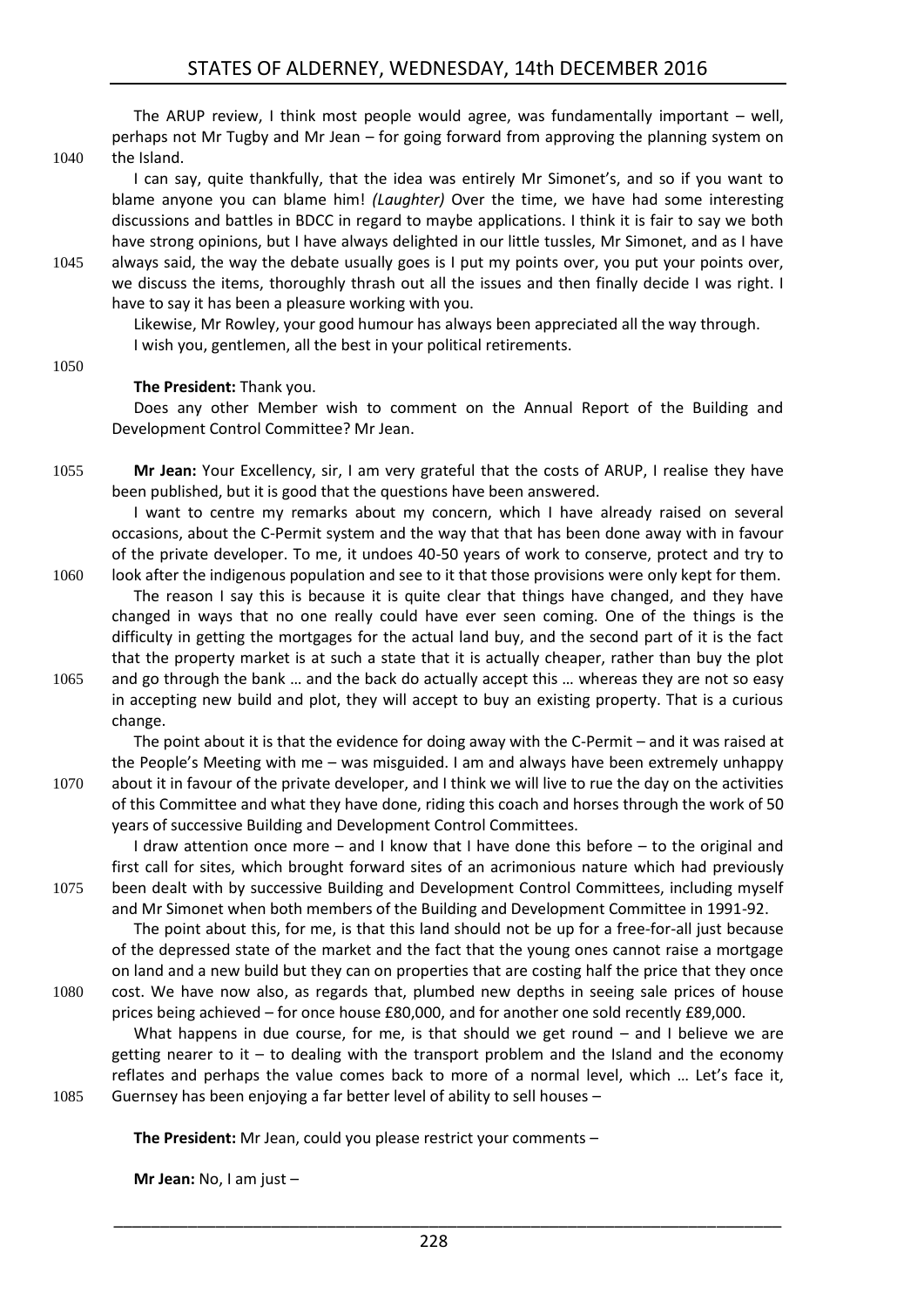#### 1090 **The President:** Could you please restrict your comments to the Report.

**Mr Jean:** Why? This does relate to the Report, what I am saying.

**The President:** Well, please do so.

1095

**Mr Jean:** It relates entirely to the Report.

#### **The President:** Good.

- 1100 **Mr Jean:** So the point for me is this: I never believed that that should have been done, and later on in time the effect of that decision may be that we will have a disenfranchised local element and something will have to be done to reverse this. I believe it should be reversed immediately. This work is not satisfactory and I am not at all happy about it; I never was and I still find it very hard to come to terms with what you have done, driving this coach and horses
- 1105 through 50 years of work. I thank you. That will do, sir. Those are my remarks.

#### **The President:** Thank you very much, Mr Jean.

Does any other Member wish to comment on the Annual Report of the Building and 1110 Development Control Committee? Mr Simonet.

**Mr Simonet:** Thank you, Mr President, just really to take up this issue on the C-Permit system. BDCC actually put this forward. We employed ARUP to come to the Island, a professional company with a worldwide reputation. When they were here they interviewed all 1115 the stakeholders, they interviewed all the members of the public who wished to be engaged. It was a thorough and complete discussion on the C-Permit system as it was and our ideas to change it, and one has to say that the proposal to change the C-Permit system was received and welcomed by the overwhelming majority of people on this Island. I think we should remember

1120

that.

#### **The President:** Thank you, Mr Simonet.

Does any other Member wish to speak on the Annual Report of the Building and Development Control Committee?

Mr Birmingham, do you wish to exercise your right of reply?

1125

#### **Mr Birmingham:** Yes, thank you, Mr President.

Just a couple of items quickly on the Housing Strategy, following up on what Mr Simonet said. The Housing Strategy was fully consulted. It dealt with vast numbers of stakeholders. In terms of the responses that we had when we were doing stakeholder workshops, as far as I can 1130 remember there was no one single person who thought the C-Permit system was functioning properly or doing a good job for the Island. I think I can say that a number of previous chairs of BDCC all wished they had had the opportunity to get rid of the C-Permit system. To me, it cannot make any sense whatsoever in a situation where you have a declining population and collapsing economy that you actually try and restrict the building trade in the way the C-Permit system 1135 works.

At the People's Meeting, Mrs Kneale made a comment that in 20 years' time they will be looking back and criticising me for this decision. Well, do you know what: I really hope they are, because if it is a case in 20 years' time that we have got this situation where we have got so much pressure on building, that means the economy has turned round, and that means the

1140 population of the Island has gone up and we will have a functioning, sustainable Island. When it comes to now, you have to do the measures that are right for now.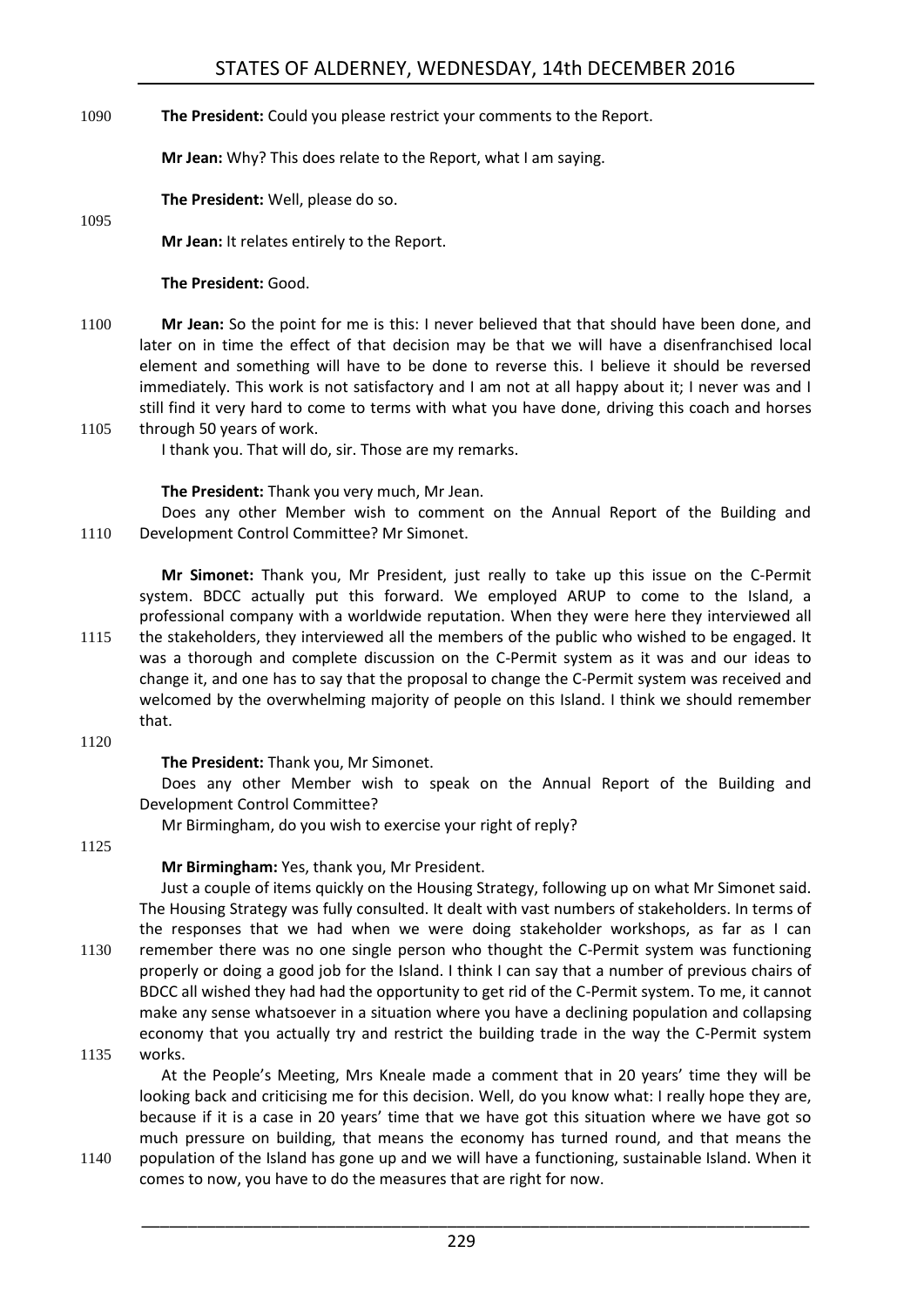I agree with Mr Jean in some areas. Yes, we still have to be careful, we still have to monitor what is happening, and in the future we do still have to look at how we balance our local market. I think that there are a number of ways that we can do that. Firstly, with the Land Use Plan we

- 1145 adopted this year we did, in fact, zone certain areas of land that were specifically and only for the use of local projects, such as the Banquage Scheme. There were at least three areas that were done. The more areas that you can set aside in that way, it allows you to bring forward future policies when the situation turns round. I also believe that there is a massive role in the future for how the AHA might be able to operate in terms of providing housing for the local
- 1150 market. So I disagree totally that it is a land free-for-all that is happening now. You use the Land Use Plan to make sure that you provide for the future. You monitor what is happening closely and then you react as you go along. There is no point setting a C-Permit system in place now for what may happen 25 years from now, because 25 years from now we might not have an Island that is sustainable if you control things in this way.
- 1155 At the end of the day, houses will only be built when developers can realise a decent profit, and at the present moment the market is not such that that is likely to happen.

It is not good news for those people who are trying to sell their houses that the properties are at the lowest prices, Mr Jean suggested. I would view it slightly differently: that probably means that is two local families that can buy a house who previously would not have been able 1160 to. So it is not all downside.

Over a period of time I hope we will see an improvement in the housing market. In the meantime, at least we know that this might help stimulate the construction industry a little to keep them going while things are still not good.

That is my summing up. Thank you.

1165

**The President:** Thank you, Mr Birmingham.

#### **(iii) Annual Report of the General Services Committee**

<span id="page-27-0"></span>**The President:** We will now move to part (iii), which is the Annual Report of the General Services Committee. I am sorry, Mr Birmingham, but could you rise again, as Convenor.

#### 1170 **Mr Birmingham:** Thank you, Mr President.

Annual Report of the General Services Committee. There was a question relating to the Mouriaux to Platte Saline: when is the outfall going to be done at Fort Doyle? That old chestnut. The Convenor advised that an application has been placed in the call for sites of the LUP for sewage treatments in the Platte Saline area. The Deputy Chairman of GSC clarified that simply 1175 extending the outfall is not necessarily the most environmentally friendly solution and the Technical Services Officer is reviewing other options for the treatment of waste in the area, but it is high on the priority list. It has been on the list for eight years, it says here, and we are still looking at it – always the same answer – suggesting that a 25-30 yard extension to the outfall would make a difference. I noted that, as Convenor.

1180

#### **The President:** Thank you very much.

Mr Tugby, would you care to introduce your Report?

**Mr Tugby:** Yes, sir. It has been a very difficult last two or three years, basically, because we 1185 have had, unfortunately … I have worked with four different engineers who are technical service managers and each one wants to do things differently. At long last we seem to have settled on one, which is gradually getting things moving. Hopefully it will continue to go that way, in the right direction.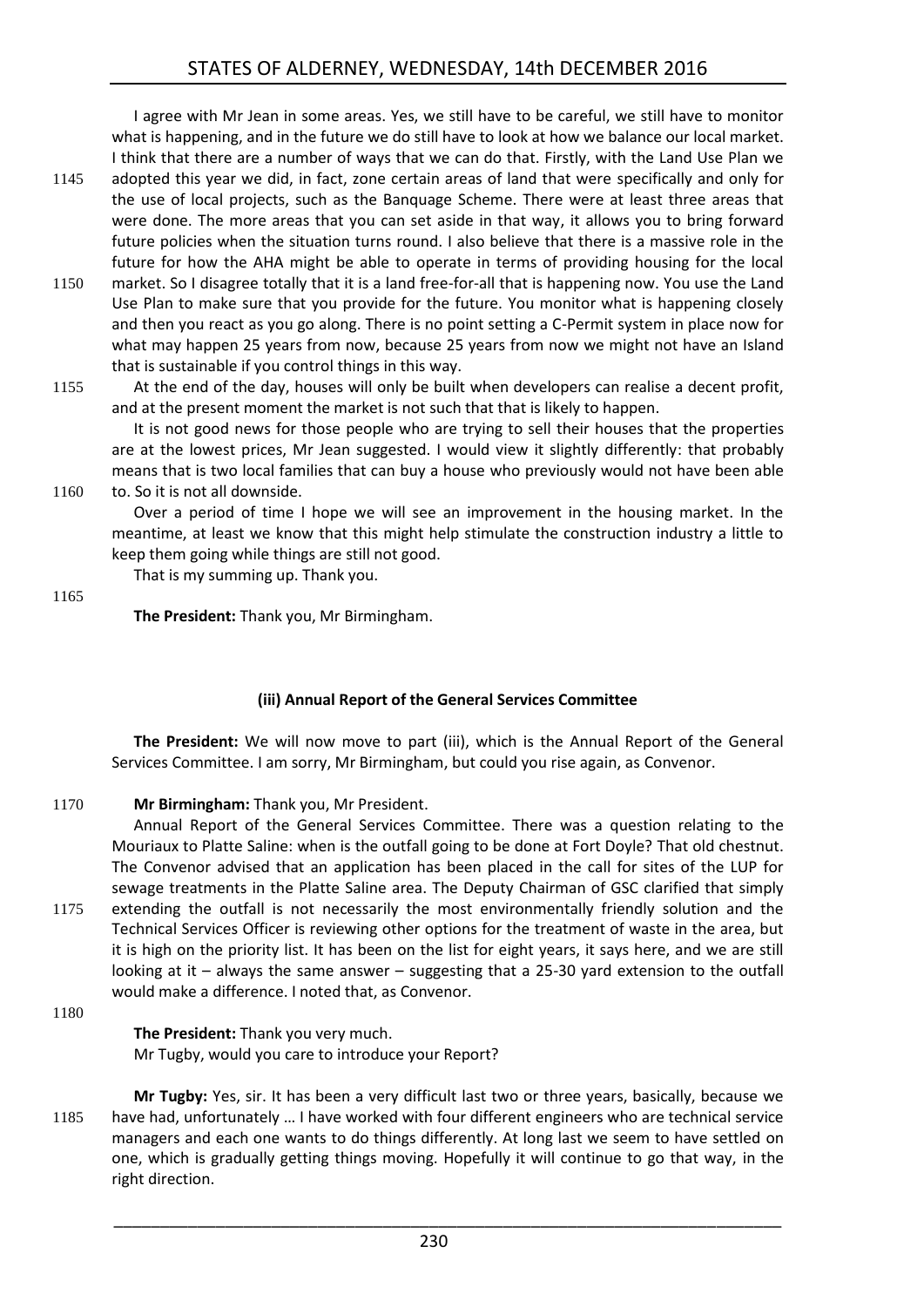One of the major costs for General Services is the waste disposal, which is going to go up 1190 again, I believe, with the charges coming in from Guernsey. We are going to have to look very closely at how we are going to deal with that.

Another item which is the responsibility of General Services is the shipping. Since I have been on the States, I have always wanted the States to look at the possibilities of having their own cargo/passenger ferry, but unfortunately I have not had much support on that one. Nobody is

- 1195 willing to take the gamble, but I have always been one for taking a risk occasionally and it usually pays off, with a bit of luck, so long as you investigate it closely. I hope in the New Year the new Committee, whether I am fortunate enough to end up being chairman of it or not, will look at that again and see if it would be viable. I do not think a passenger ferry on its own would be, but a combined cargo/passenger one just might be and it would be worth looking at, especially with
- 1200 the situation with Aurigny at the moment, because that really is turning into quite a disaster and I cannot see that improving in the next 12 months unless something drastic happens.

I am grateful that the workforce now seems to be getting everything going forward, which has been held up in the past with having so many different people in charge, and hopefully in the future we will move forward even more.

1205 I am grateful for the help from the rest of Committee in the past year and also the Treasurer and the Chief Executive, and hopefully next year we can move forward much faster than we have done.

Thank you very much.

#### 1210 **The President:** Thank you, Mr Tugby.

Does any Member wish to comment on the Annual Report of the General Services Committee?

**Mr Jean:** If I may.

1215

#### **The President:** Mr Jean.

**Mr Jean:** Your Excellency, sir, Mr Tugby made remarks about the waste disposal and the continuing cost rise. I would hope that we would continue to try and talk to Jersey about 1220 whether it is possible for us to dispose there.

The ground maintenance team have done very well and I agree with the remarks here: well done to the team on the Asian hornet crisis … not crisis, but the nests that were found on the Island. We have got to be vigilant and keep that up; it is very good.

I would also like to ask, if I may, a question, because it states here:

… due to the retirement of the incumbent Pilot has been resolved with the assistance and support of the Guernsey Pilots …

1225 Does that mean we have found a local pilot? Perhaps you could explain that to me, whether it has been properly resolved, because you know I have taken an interest in that in the past.

I agree with your remarks on getting a ferry, and the right ferry, and if it was a ferry that could carry cargo, that was fast enough to get here in reasonable time, it is certainly something I would look at as well. I freely agree with your remarks: it is long overdue for this Island and it

- 1230 would certainly take the pressure off the situation we are all facing today, which is very difficult. Transports links are everything, and they are going to be the most crucial issue for the new States throughout its next four-year term. I do realise that this States did begin to recognise how serious the issue was becoming, but it is going to be for the next States to actually do something about it, and I hope that in this four-year period we will succeed in some way to take the
- 1235 pressure off the current situation. Thank you, sir.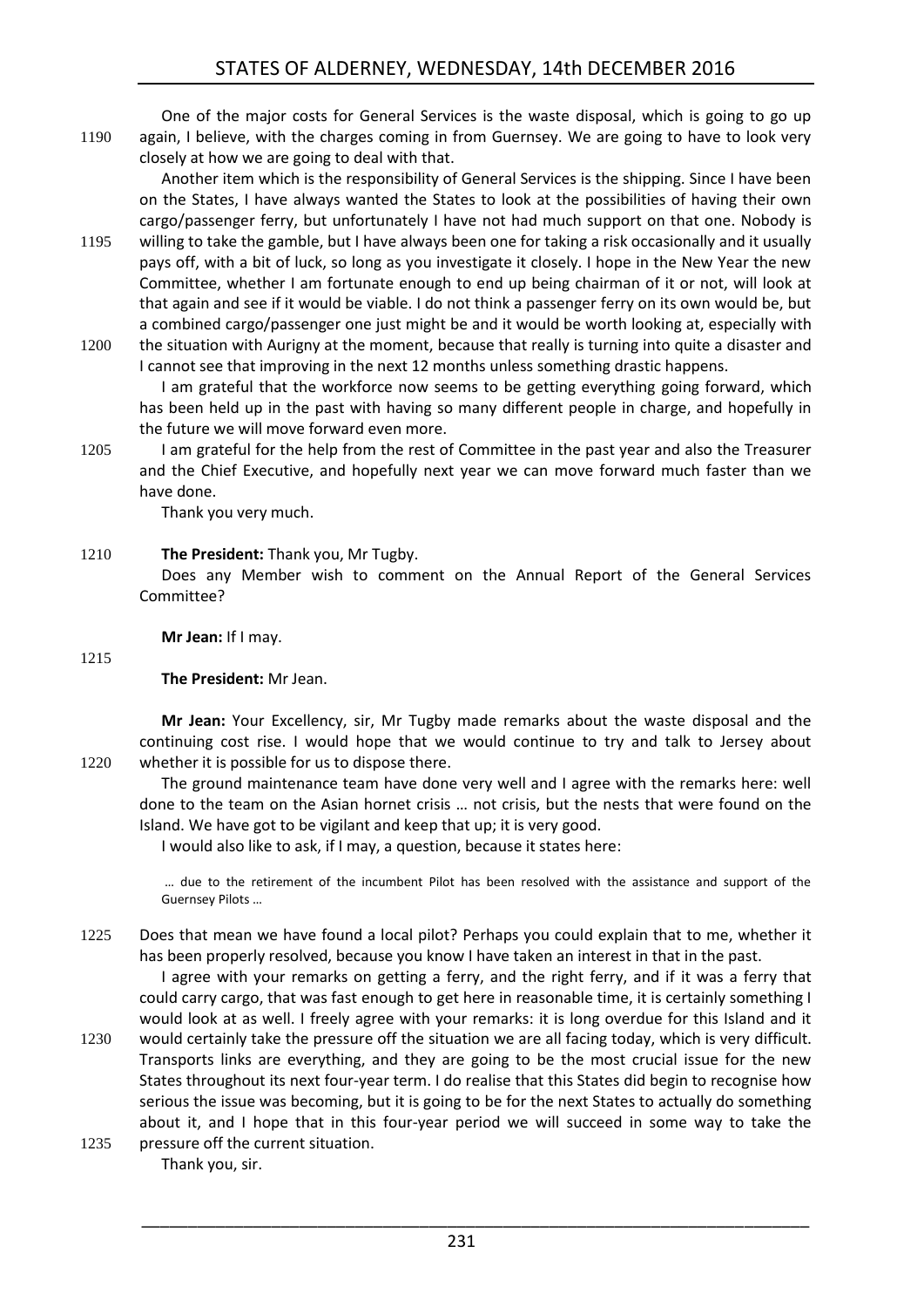#### **The President:** Thank you, Mr Jean.

Does any other Member wish to comment on the Annual Report of the General Services Committee? Mr Roberts.

1240

**Mr Roberts:** I would just like to agree with Mr Jean and Mr Tugby.

There is just a comment I would like to make here. The establishment of an estate management policy has been needed for some considerable time. While more prominent care is taken with some States-owned properties, others have been badly neglected and have fallen 1245 into disrepair. The old St Martin's fire station and adjoining barns are a disgrace, in my view, with the doors hanging off, no windows and leaking roofs. (**A Member:** Hear, hear.) This loss of value to the Island should be halted, as this line will end up as a pile of rubble and worth nothing. Selling this as a leasehold would surely encourage improvement. The eyesore, which is really a disgrace, is what we ourselves are responsible for. If we continue to criticise people with 1250 derelict properties, yet fail to get our own house in order … To this fact I welcome the

establishment of a body to protect Alderney's state-owned property. I would like to thank Mr Tugby for bringing this forward.

#### **The President:** Thank you, Mr Roberts.

1255 Does anybody else wish to speak on this? Mr Rowley, do you want to say something? No. Yes, Mr Simonet.

**Mr Simonet:** Just briefly to follow on what Mr Roberts was saying about the property, of course we have just virtually completed the asset management review, of which I think he 1260 should be aware, and that will do precisely what he is asking for.

**Mr Roberts:** Good.

**The President:** Thank you, Mr Simonet.

1265 Does any other Member wish to speak before I call upon …? Yes, Mr Birmingham.

#### **Mr Birmingham:** Thank you, Mr President.

I would just like to thank Mr Tugby for all his hard work over the last year and I wish him continued good luck in his continued search for the pot of gold on the Scrambling Course. 1270 *(Laughter)*

> **The President:** Thank you very much. Does any other Member wish to comment on the General Services Committee? Mr Tugby would you like to sum up, or exercise your right of reply?

1275

**Mr Tugby:** Yes. Mr Jean, thank you for your comments. Yes, we are looking at all the things that you have already asked about. The waste to Jersey and that has been ongoing.

Mr Roberts, property Asset Management Committee. I am sure the Committee has been looking at that and that basically held up … That is more or less sorted out now and that will be 1280 coming back here in the New Year, and hopefully everything will go forward from that.

**The President:** Thank you very much, Mr Tugby.